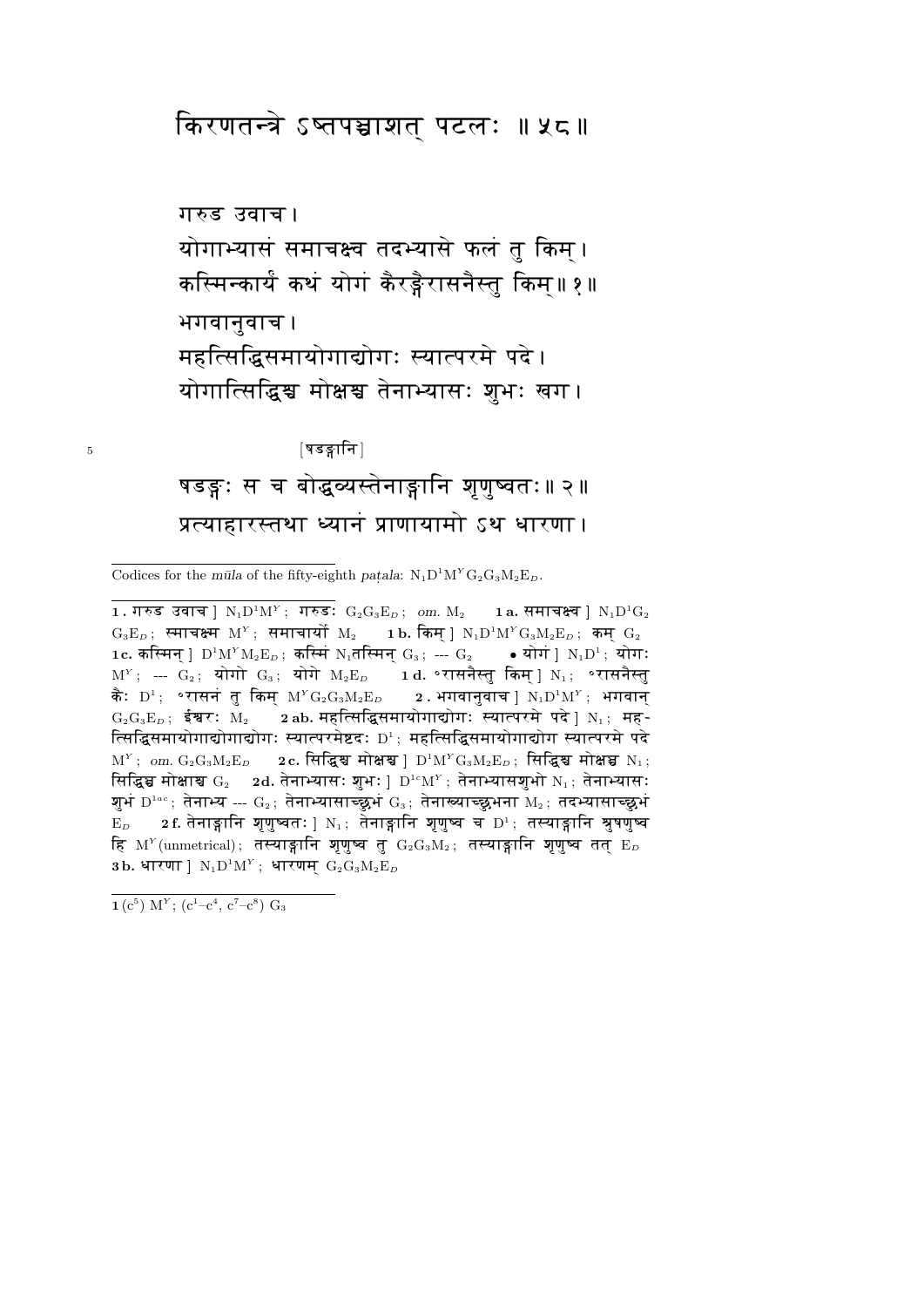तर्कश्चैव समाधिश्च योगाङ्गानि स्थितानि तु॥३॥

[स्थानम]

गिरिकन्दरदुर्गे वा विजने शिवसंश्रये। गृहे वापि शुभे स्थाने योगी योगं समारभेत् ।

[आसनानि]

बद्धासनं यथाभीष्टं स्वस्तिकं पद्ममेव वा॥ ४ ॥ अर्धचन्द्रं च वीराख्यं योगपट्टप्रसारितम् । पर्यङ्कं च यथासंस्थमासनाष्टकमुच्यते॥ ५ ॥ द्विगुणं पृष्ठतो नीत्वा वामपादं तु दक्षिणम् । तिर्यक्तं द्विगुणं कृत्वा जङ्घालग्नं तु स्वस्तिकम्॥ ६॥

<sup>3</sup> c. तर्कश्चैव |  $N_1D^1M^Y$ ; आसनञ्च  $G_2G_3M_2E_D$ • समाधिश्च |  $N_1D^1M^YG_3M_2E_D$ ; समाधिञ्च  $G_2$  3d. योगाङ्गानि स्थितानि तु ]  $M^Y$ ; योगाङ्गानि तु षड्विधः  $N_1$ ; योगाङ्ग तेन षड्विधम्  $D^1$ ; श्वयोगानि स्थितञ्च सः  $G_2$ ; षडंगोगानि स्थितञ्च सः  $G_3(\text{unmetrical})$ ; योगाङ्गानि स्थितञ्च सः  $M_2$ ; योगाङ्गानि षडेव तु  $E_D = 4ab$ . गिरिकन्दरदुर्गे वा विजने शिवसंत्रये ]  $N_1D^1M^Y$ ; om.  $G_2G_3M_2E_D$  4c. शुभे ]  $N_1D^1M^Y$ ; शिव $\bullet$   $G_2G_3M_2E_D$ 4d. पद्ममेव ]  $N_1D^1M^YM_2E_D$ ; पत्ममेव  $G_2G_3$  5a. अर्थ° ]  $M^YG_2G_3M_2E_D$ ; ह्यर्द्ध°  $N_1D^1$ 5 b. योगपट्ट $\circ$  |  $\text{N}_1\text{G}_2\text{G}_3\text{M}_2\text{E}_D$ ; योगपट्टं  $\text{M}^Y\text{D}^1$ 5  $\rm{c.}$  पर्यङ्कं च  $\rm{N_1D^1}$  $M^{Y}E_{D}$ ; पर्यंगञ्च  $G_2G_3$ ; पर्युगं च M<sub>2</sub> 5 cd. ° संस्थमासनाष्टक° ]  $N_1D^{1}M^{Y}G_3E_{D}$ ;  $\circ$ संस्थमासनाष्टौ स $\circ$  G<sub>2</sub>;  $\circ$ संस्थं मानाष $\circ$  M<sub>2</sub>(unmetrical) 6b. वामपादं तु दक्षि-णम् ]  $G_2G_3M_2E_D$ ; वामपादे तु दक्षिणं  $M^Y$ ; वामपादन्तु दक्षिणः  $N_1$  6c. तिर्यक्तं ]  $N_1D^1$ ; तिर्यक्त M<sup>Y</sup>; तिस्थम G<sub>2</sub>(unmetrical); ति  $\Box$  स्थम G<sub>3</sub>; तस्थं M<sub>2</sub>(unmetrical); 6d. °लग्नं तु ]  $N_1D^1M^Y$ ; °लग्नं च  $G_2G_3M_2E_D$ तिर्यक्स्थं  $\mathbf{E}_D$ 

<sup>3.2</sup> Note that the South Indian reading  $\bar{a}$ sanañ ca postdates Vaktraśambhu, who cites the verse with tarkas caiva on p.67 of T.1021: श्रीमत्किरणे। प्रत्याहारस्तथा ध्यानं प्राणायामोऽथ धारणा । तर्कश्चैव समाधिश्च योगाङ्गानि स्थितानि च॥

<sup>6.2</sup> The reading tiryaktam receives support from Rāmakaṇṭha's quotation ad Matanga yogapāda 2:20c-22b, Pune MS f. 49r.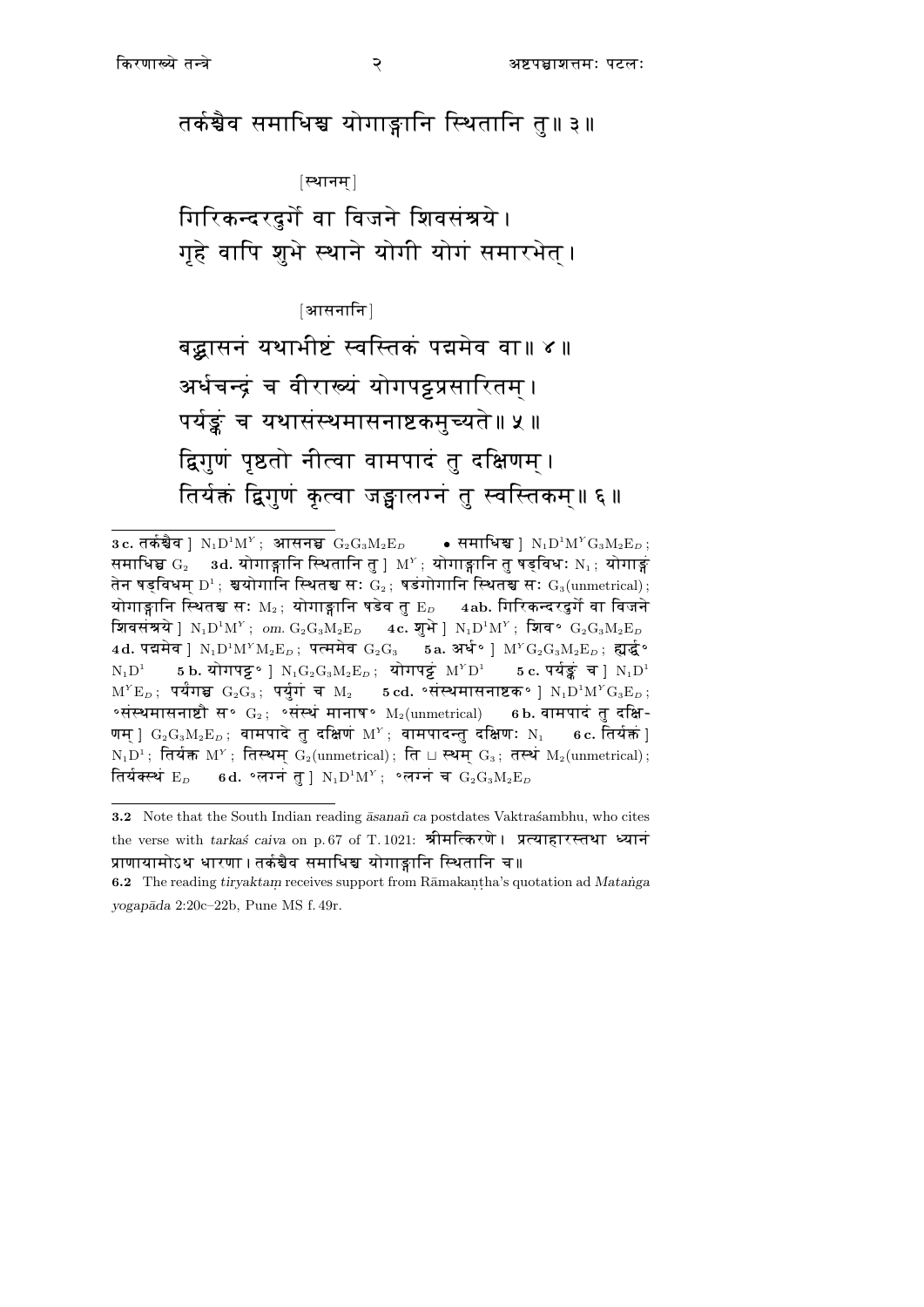न्यसेद्विगुणमन्योन्यं पादमेकं तथोत्तरम् । पद्ममेवं समाख्यातमर्धचन्द्रं शृणुष्वतः॥ ७॥ तद्वत्पादद्वयं कृत्वा तलान्योन्यसूसंस्थितम् । अर्धचन्द्रं भवेदेवं वीराख्यन्तच्छ्रुणुष्वतः॥ ८॥ द्विगुणं पतितं पादं वामं दक्षं ततो ऽर्ध्वतः। कृत्वान्योन्यतलस्थं तु वीरपट्टमथोच्यते॥९॥ कृत्वा वै द्विगुणौ पादौ तिर्यगूर्ध्वम् मनाक् खग । न्यसेत्पाणौ यथा पट्टं ततः स्निष्टाङ्गलीयकौ॥१०॥

<sup>7</sup>b. तथोत्तरम् ]  $N_1M^YD^1$ ; तथेतरम्  $G_2G_3M_2E_D$  7c. पद्ममेवं ]  $N_1D^1M^YM_2E_D$ ; प-त्ममेवं  $G_2G_3$  7d. ॰र्धचन्द्रं शृणुष्वतः | N<sub>1</sub>; ॰र्धचन्द्रं शृणुष्व तत् D<sup>1</sup>; ॰र्धचन्द्रं श्रृणुष्व च  $M^Y$ ; 'द्धचन्द्रं शुणुष्व तु  $G_2$ ; 'र्धचन्द्रं शुणुथ  $G_3(\text{unmetrical})$ ; 'ध्यचन्द्रं शुणुष्व तत  $\rm M_2$ ; ॰र्धचन्द्रमथ शृणु  $\rm E_{\it D}$  8a. ॰द्वयं |  $\rm N_1D^1M^YG_2G_3E_{\it D}$ ; ॰त्रयं  $\rm M_2$ 8b. तला-न्योन्यसूसंस्थितम् |  $N_1D^1$ ; स्वतलान्योन्यसंस्थितं  $M^Y$ ; स्वरलोल्योन्यसंस्थितम्  $G_2G_3$ ; स्वरलोलोन्यसंस्थितः  $\mathrm{M}_2$ ; स्वरलोलो ऽन्यसंस्थितम  $\mathrm{E}_D = 8c$ . ॰चन्द्रं भवेदेवं |  $\mathrm{D}^4\mathrm{M}^Y$  $G_2G_3E_D$ ; ॰चन्द्रभवेदेवं N<sub>1</sub>; ॰चन्द्रं भवेद्देवं M<sub>2</sub> 8d. वीराख्यन्तच्छ्रुणुष्वतः | N<sub>1</sub>; वीराख्यं तच्छ्रणुष्व हि  $D^1$ ; वीराख्यातं श्रुणुष्व तत्  $M^Y$ ; वीरासनं श्रुणुष्वथः  $G_2$ ; वी-रासनं श्रृणुष्वथ $G_3M_2$ ; वीरासनमथ श्रृणु  $E_D$ (unmetrical) 9ab. पतितं पादं वामं ]  $\rm G_2G_3M_2E_{\rm \scriptscriptstyle D}$ ; पतितम्बामम्पदन्  $\rm N_1D^1$ ; पतितं चात्र वीरं  $\rm M^Y$  9b. दक्षं ततो ऽर्ध्वतः । N<sub>1</sub>; दक्षं ततोर्थतः D<sup>1</sup>; पट्टमथोच्यते M<sup>Y</sup>; दक्षिणतोर्त्थतः G<sub>2</sub>G<sub>3</sub>M<sub>2</sub>; दक्षिणतोत्थितम् 9cd. ] om.  $M^Y$  9d. वीरपट्ट $\bullet$  ]  $N_1G_3M_2E_D$ ; वीरपङ्क $\bullet$   $D^1$ ; वीरं पट्ट $\bullet$   $G_2$  $E_D$ 10a. कृत्वा वै द्विगुणौ ]  $N_1D^1M_2$ ; कृत्वादौ द्विगुणौ M<sup>Y</sup>; कृत्वा द्वौ द्विगुणं  $G_2G_3$ ; कृ-त्वादौ द्विगुणं  $E_D$  10b. ॰गृर्ध्वम मनाक खग |  $D^1$ ; ॰गृर्ध्वमनाङ्कग  $N_4$ ; ॰गृर्ध्वमधः खग  $M^Y E_D$ ; 'गूर्ध्वमथा खग  $G_2 G_3$ ; 'लध्वमथादिग: M<sub>2</sub> 10 c. पाणौ ]  $N_1 D^1$ ; पाणि  $M^YG_2G_3M_2$ ; पाणि E<sub>D</sub> 10 cd. पट्टं ततः ]  $M_2E_D$ ; पट्ट्यृत॰ N<sub>1</sub>; पङ्कश्चित॰  $D^1$ ; पट्टं सृत॰  $M^Y$ ; पट्ट  $\preceq$  त $G_2$ ; पट्टं तत $G_3$  ● ॰लीयकौ ]  $N_1M^YG_2G_3M_2E_D$ ;  $\circ$ लीयकः  $D^1$ 

<sup>8.2</sup> लक्षणमुक्तं श्रीमत्किरणे— वीराख्यं तच्छ्रणूष्वैतत् । दक्षिणं चोर्ध्वतः स्थित्वा वामपा-दतलस्थितम । द्विगुणं पतितं चात्र वीरम । इति । Quotation in Trilocana's Somasambhupaddhatițīkā ad SP1, 9:14b.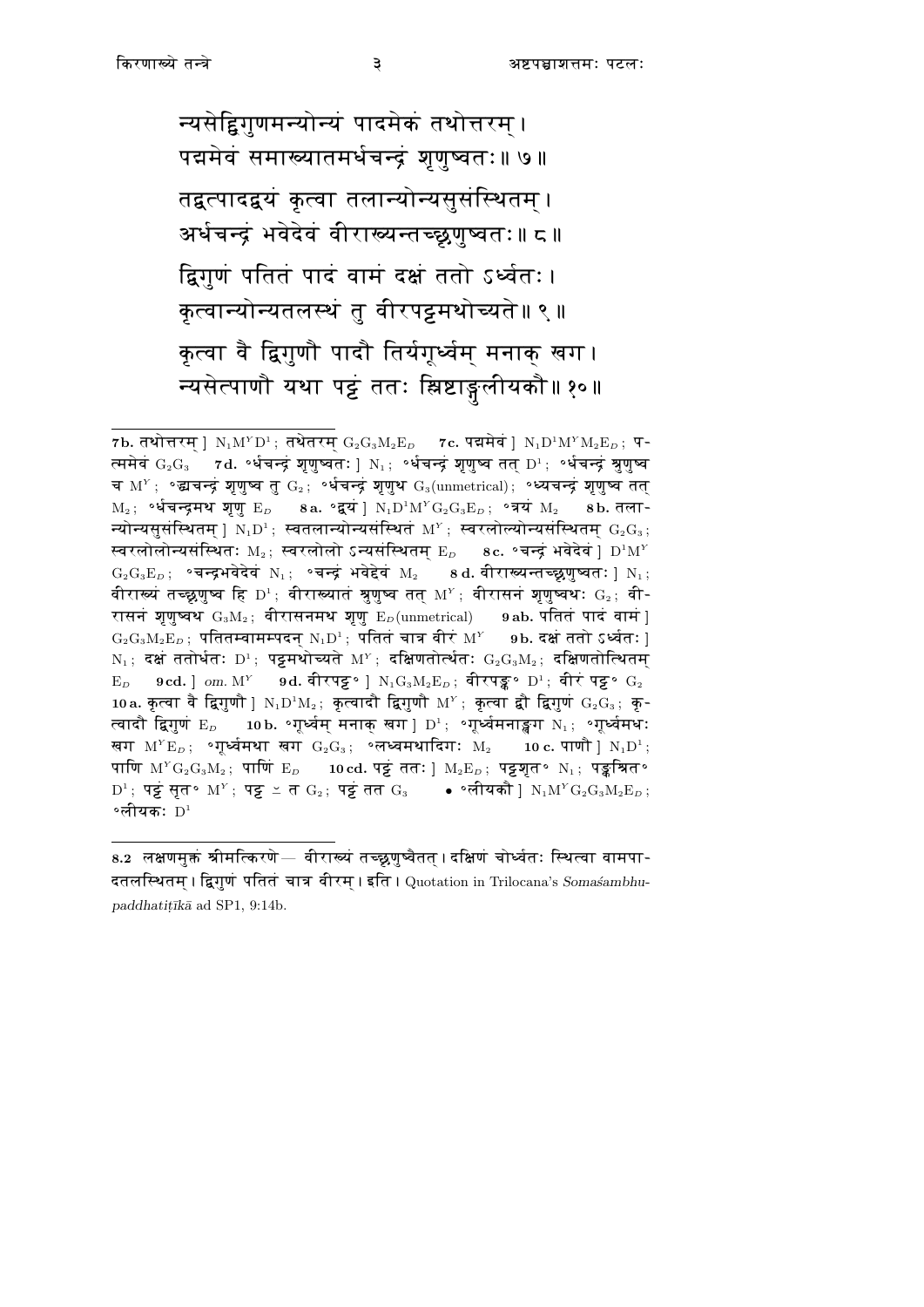पादद्वयं प्रसार्याथ संमुखं सुप्रसारितम् । पृष्ठतो ह्यूपधानस्थं प्रसार्य चरणद्वयम्॥ ११॥ पर्यङ्कं तत्समाख्यातं यथासंस्थं यथास्थितिः।

 $\lceil$ करणम्  $\rceil$ 

एषामेकतमं बद्धा वितत्योरःस्थलं समम्॥ १२॥ हस्ते हस्ततलं कृत्वा वामस्थस्य तु दक्षिणम् । तत्स्वकीयाङ्कगं कार्यं दीर्घं वा वामकं करम्॥१३॥ वामजानुसमायुक्तं दक्षिणं चाङ्गगं न्यसेत्। अञ्जलिं वा परावृत्तं समदृष्टिः समाननः॥ १४ ॥

[प्रत्याहारः]

11 a. पादद्वयं प्रसार्याथ सं॰ ]  $D^1$ ; पादद्वयप्रसार्याथ सं॰  $N_1$ ; पादद्वयं प्रसार्य्याथ सं॰  $M^Y$ ; पादद्वयं प्र --- G<sub>2</sub>; पादद्वयं प्रसार्यात्मा सु॰ G<sub>3</sub>; पादद्वयं प्रदार्यात्मा सु॰ M<sub>2</sub>; पादद्वयं प्रसार्यात्मसु॰  $E_D$  11 c. पृष्ठतो ह्युपधान॰ ]  $N_1D^1$ ; पृष्ठकोप्युपधान॰  $M^Y$ ; ≚ष्टतो व्यवधा≚  $G_2$ ; दृष्टतो व्यवधान॰  $G_3$ ; दृष्टतो प्यवध्यान॰  $M_2$ ; दृष्टतो ऽप्यव-धान॰  $\rm{E_{\it{D}}}$  = 12 a. पर्यङ्कं तत् ]  $\rm{N_1D^1M^YE_{\it{D}}}$ ; पर्यं --- त्  $\rm{G_2};$  पर्यंगतं  $\rm{G_3};$  पर्यंकतत्  $12\,\mathrm{b}$ . यथास्थितिः |  $\mathrm{N_1D^1G_3M_2E}_D$ ; यथास्थितं  $\mathrm{M}^Y$ 12 c. बद्धा |  $\rm N_1M^YG_2$  $M_{2}$  $G_3M_2E_D$ ; यद्वा D<sup>1</sup> 13b. वामस्थस्य तु ]  $N_1D^1$ ; वामहस्तस्य  $M^YG_2G_3M_2E_D$ 13 c. तत्स्वकीयाङ्कगं कार्यं ]  $\textit{conj.};$  तत्स्वकीयाङ्गगङ् कार्यो  $\text{N}_1;$  तत्स्वकीयाङ्गगं कार्यं  $\mathbb{D}^1$ ; स्वीयकायगतं कृत्वा  $\mathbb{M}^Y$ ; तत्स्वकियकरः कार्य्यन्  $\mathrm{G}_2$ ; तत्स्वकीयकरः कार्य्य  $\times$ दी $\times$  न्  $\mathrm{G}_3\!$ ; तत्स्वकीयकरः कार्यं  $\mathrm{M}_2\!$ ; तत्स्वकीयकरः कार्यो $\mathrm{E}_D$ 13 d. दीर्घ वा वामकं करम् ]  $\mathrm{N}_1\mathrm{D}^1\mathrm{G}_2$ ; सुदीर्घं वामकं करं  $\mathrm{M}^{\mathrm{y}}$ ; दीर्घं वामकरं क $\,$  ≚म्  $\mathrm{G}_3\,$ ; दीर्घं वामकरं करम्  $\text{M}_2\text{E}_D$  14b. दक्षिणञ्चाङ्गगं ]  $\text{N}_1\text{D}^1$ ; दक्षिणं चांकके  $\text{M}^Y$ ; दक्षिणं वामके  $14\,\mathrm{c}$ . अञ्जलि ]  $\mathrm{N_1D^1M^YG_2M_2E}_D\,;\;$  अञ्जलीं $\mathrm{G}_3$  $\bullet$   $\circ$ वृत्तं ]  $N_1D^1$ ;  $G_2G_3M_2E_D$ ०वृत्तः  $\mathrm{M}^{\mathrm{Y}}$ ; ०वृत्तिः  $\mathrm{G}_2\mathrm{G}_3\mathrm{M}_2\mathrm{E}_D$ 14 d. ॰दृष्टिः समाननः ] $D^1M^Y$ ; ॰दृष्टिसमाननः  $N_1$ ; ॰दृष्टिमथानयेत्  $G_2G_3M_2E_D$ 

11  $(a^6-b^4)$   $G_2$  $12(a^3-a^4) G_2$ ,  $(b^3-b^5) G_3$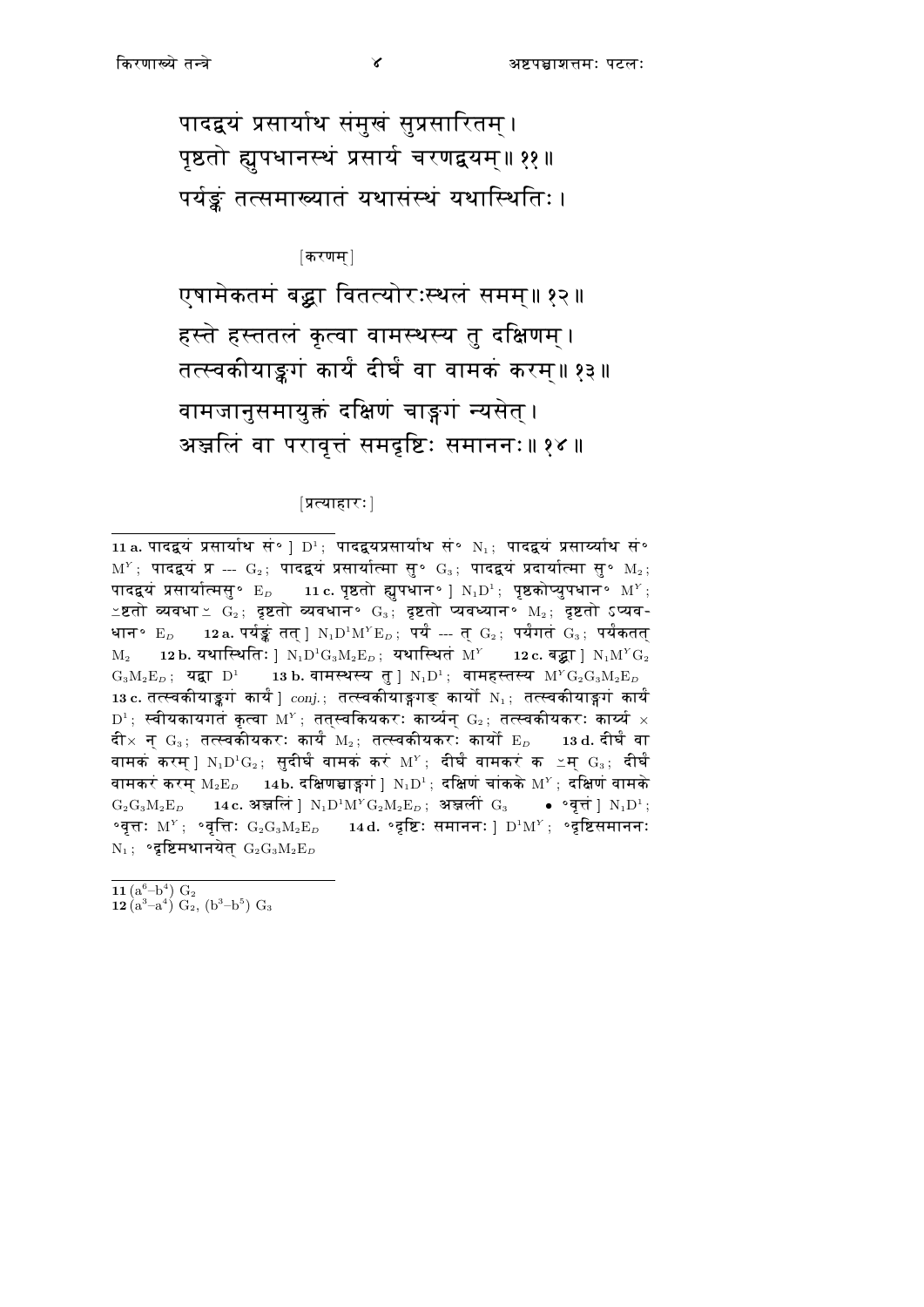$\overline{5}$ 

अक्षेशमानयेत्पूर्वमिन्द्रियार्थं गतं शनैः। तदानीय हृदि स्थाप्य पुनर्थ्यानं समाहरेत् । तावद्यावत्स्थिरो जातः प्रत्याहारः स उच्यते॥१५॥

 $|\mathbf{w}$ ानम $|$ 

ततो ध्यानं हृदिस्थाने यथासङ्कल्परूपकम् । कृत्वा ध्यानं पुनः कार्यं प्राणायामत्रयं शनैः॥

 $|\pi$ णायामाः $|$ 

पूरकः कुम्भकञ्चैव रेचकञ्च तृतीयकः। पूरकः पूरणाद्वायोः कुम्भकः सन्निरोधतः॥ १६॥ रेचनाद्रेचकः प्रोक्तः प्रणवेनाभ्यसेत्तूयम् ।

15 $(e^4)$  G<sub>3</sub>  $17\,[b^5-e^2]\,M_2$ 

<sup>15</sup> ab. अक्षेश्रमानयेत्पूर्वमिन्द्रियार्थं गतं शनैः ] N<sub>1</sub>; अक्षं समानयेत्पूर्वमिन्द्रियार्थः गतः शनैः  $D^1$ ; अक्षेशमानयेत् पूर्वमिंद्रियार्थगतं (गतैः  $M^{Yac}$ ) शनैः  $M^Y$ ; om.  $G_2G_3M_2E_D$ 15 c. तदानीय ]  $G_3E_D$ ; तदानीत्य N<sub>1</sub>; तमानीय D<sup>1</sup>; तदाहृत्य M<sup>Y</sup>; ददानीय  $G_2$ ; ददानीह $\rm ~M_2$  $15 d.$  पुनर्थ्यानं ]  $N_1 D^1$ ; पुनर्यातं  $M^Y G_2 G_3 M_2 E_D$  15e. यावत्स्थिरो जातः ]  $N_1D^1$ ; यावत्स्थिरं जातं  $M^Y$ ; याव स्थतञ्जातम्  $G_2$ ; यावत्स्थितं जातं  $G_3E_D$ ; यावत्स्थितं जतं M<sub>2</sub>(unmetrical) 15 f. प्रत्याहार: स | N<sub>1</sub>D<sup>1</sup>M<sup>Y</sup> G<sub>2</sub>G<sub>3</sub>E<sub>D</sub>; प्रत्येहा-नस्स  $M_2$  16ab. ततो ध्यानं हृदिस्थाने यथासङ्कल्परूपकम् ।  $N_1D^1$ ; ततो ध्यानं हृदि स्थाने यथा संकल्प्यरूपकं  $\text{M}^{\text{Y}}$ ; om.  $\text{G}_{2}\text{G}_{3}\text{M}_{2}\text{E}_{D}$  16 cd. कृत्वा ध्यानं पुनः कार्यं प्राणायामत्रयं शनैः ]  $N_1D^1M^Y$ ; om.  $G_2G_3M_2E_D$  16 e. पूरकः ]  $D^1M^YG_2G_3E_D$ ; पूरको  $N_1$ ; पूरकं  $M_2$  16 g. पूरकः पूरणाद्वायोः ]  $N_1D^1M^Y$ ; पूरणात् पूरको वायुं  $\rm G_2$ ; पूरणात्पूरको व्यापी  $\rm G_3$ ; पूरणात्पूरको वापि  $\rm M_2E_{\it D}$  16h. कुम्भकः सन्निरोधतः ]  $N_1D^1M^Y$ ; यो कुम्भस्थन्निरोधकः  $G_2G_3$ ; यो कुंभस्थं निरोधकः  $M_2$ ; यः कुम्भस्तन्नि-रोधकः  $E_D$  17b. प्रणवेनाभ्यसेत्तूयम् ]  $D^1M^Y$ ; प्रणवेनाभ्यसेत्तूयः  $N_1$ ; प्राणायामत्रयं कुरु  $G_2G_3E_D$ ; प्राणायाम  $\sqcup M_2$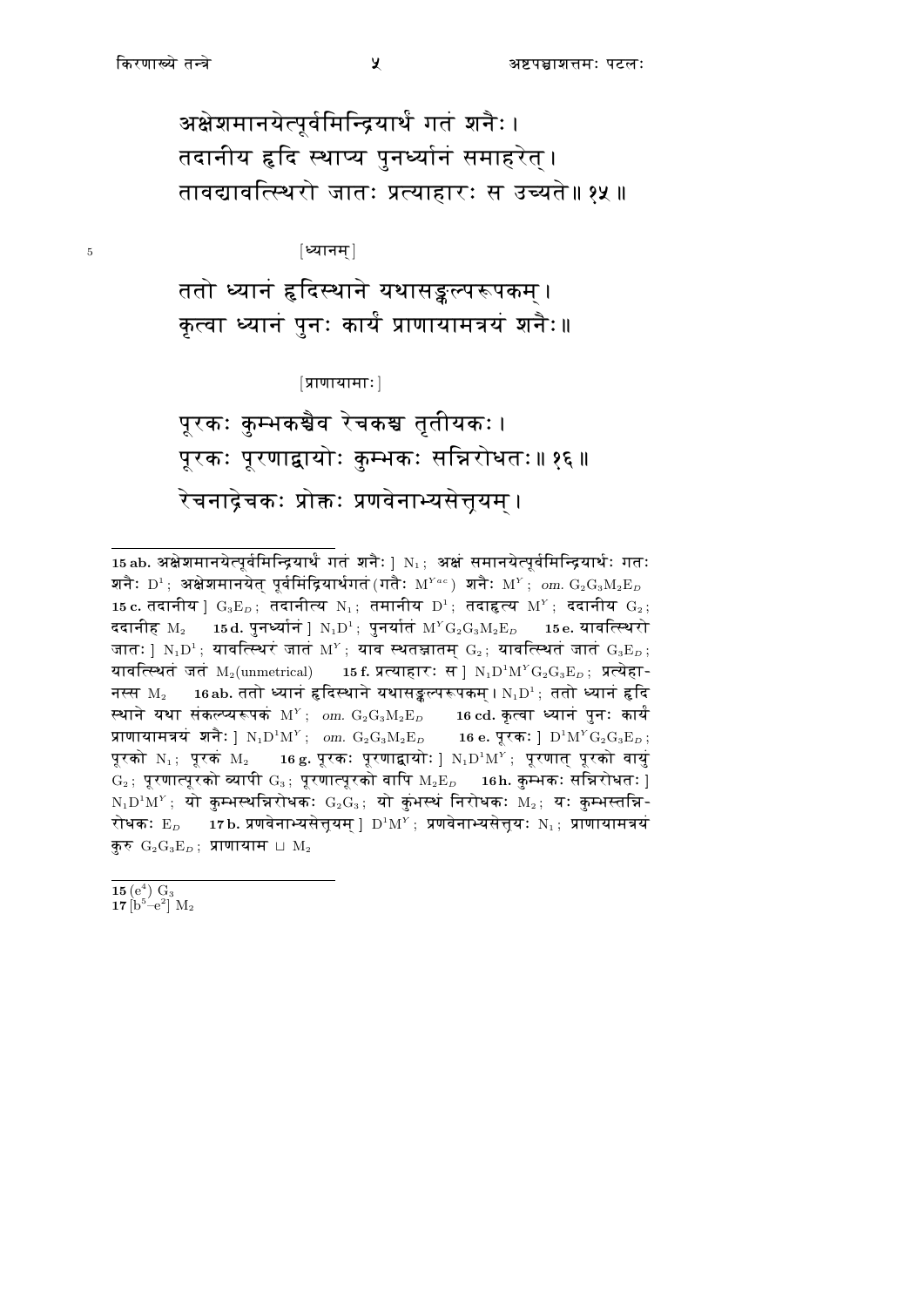गोदोहमातृकं यावदभ्यासादुत्तमो मतः। अभ्यासे सति चाकृष्टिर्निरोधो मोक्षणं भवेत्॥ १७॥ द्रव्यस्य कलहस्यैवं सिद्धयोगी सदा भवेत ।

[धारणाः]

संसिद्धं योगिनां मुख्यं धारणानां चतुष्टयम्॥ १८॥ वह्निसौम्यामृता चान्या पराख्या धारणास्त्वम्ः।

[आग्नेयी धारणा]

## मूलं रेफपुटान्तस्थं पञ्चमस्वरबिन्दुकम्॥ १९ ॥

17 cd. गोदोहमातृकं यावदभ्यासादुत्तमो मतः ] $N_1$ ; गोदोहमात्रिकं यावदभ्यासादुत्तमो मतः  $D^1$ ; गोदोहमात्रं यावदभ्यासादुत्तमोतमः M<sup>Y</sup> (unmetrical); om.  $G_2G_3M_2E_D$ 17e. अभ्यासे सति चाकृष्टिर् ]  $N_1D^1M^Y$ ; अभ्यसे सति चाकृष्टे  $G_2$ ; अभ्यसेस्ततचाकृष्टे  $G_3$ ; ⊔ से सति चाकृष्टे M<sub>2</sub>; अभ्यासे सति चाकृष्टे E<sub>D</sub> 17f. निरोधो मोक्षणं | N<sub>1</sub>D<sup>1</sup>M<sup>Y</sup>  $M_2$ ; निरोधे मोक्षणम्  $G_2$ ; निराधो मोक्षणं  $G_3$ ; निरोधन्मोक्षणं  $E_D$  18a. कलहस्यैवं ]  $\mathbf{E}_D$ ; कलशस्येव  $\mathrm{N}_1\mathrm{D}^1$ ; सकलस्यैवं  $\mathrm{M}^Y$ ; कलहस्येवं  $\mathrm{G}_2\mathrm{G}_3\mathrm{M}_2$  18b. सिद्धयोगी सदा ]  $N_1D^1G_3$ ; सिद्धो योगी यदा M'; सिद्धयोगी यथा  $G_2M_2E_D$  18 c. संसिद्धं योगिनां मुख्यं ]  $N_1D^1$ ; संसिद्धं योगिनो मुख्यं (क़ं  $M^{Yac}$ )  $M^Y$ ; संसिद्धियोगिनो मुख्यं  $G_2G_3$ ; संसिद्धियोनो मुख्यं स्याद्  $\text{M}_2$ ; संसिद्धयोगिनो मुख्यं  $\text{E}_D$  18d. धारणानां ]  $\text{N}_1\text{D}^1\text{M}^Y$  $G_3M_2E_D$ ; धारणाञ्  $G_2$ (unmetrical) 19a. वहिसौम्यामृता चान्या ]  $N_1D^1$ ; वाह्नी सौम्यामृता चान्या  $M^{\gamma}$ ; वह्निसौम्यहृतावाह्य  $G_2$ ; वह्निसौम्यमृतावाह्य  $G_3$ ; वह्निसौम्या-मृतावाह्य  $\mathrm{M}_2$ ; वह्निसौम्यामृताबाह्या  $\mathrm{E}_D$  19b. धारणास्त्वम्: ]  $\mathrm{M}^{\mathrm{y}}$ ; धारणास्त्वमू N<sub>1</sub>; धारणास्वमू D<sup>1</sup>; द्धरणास्ततः G<sub>2</sub>; धारणास्तुतम् G<sub>3</sub>; र्थरणस्तुतः M<sub>2</sub>; धारणास्तु  $19c.$  मूलं रेफ॰ ]  $\mathrm{G_2M_2E}_D$ ; मूलरेफ॰  $\mathrm{N_1D^1G_3};$  कृशोरेव  $\mathrm{M}^Y$ ताः  $\mathrm{E}_{D}$ ∙ ∘स्थं ।  $N_1D^1G_2G_3M_2E_D$ ; ॰स्थ:  $M^Y$  19d. पञ्चमस्वरबिन्दुकम् ]  $N_1D^1$ ; पंचमस्वरबिंदुग:  $M<sup>Y</sup>$ ; पञ्चमस्थञ्च बिन्दुगम्  $G_2$ ; पञ्चमस्थं च बिन्दुगम्  $G_3M_2E_D$ 

 $19(c^8) G_3$ 

<sup>17.2</sup> Cf. Parākhya 14:27c-28b: गोदोहमात्रकं यावद्यदा तस्य विधारणा। भवेदेवं जि-तस्तेन स वायुः कोष्ठगो ऽखिलः।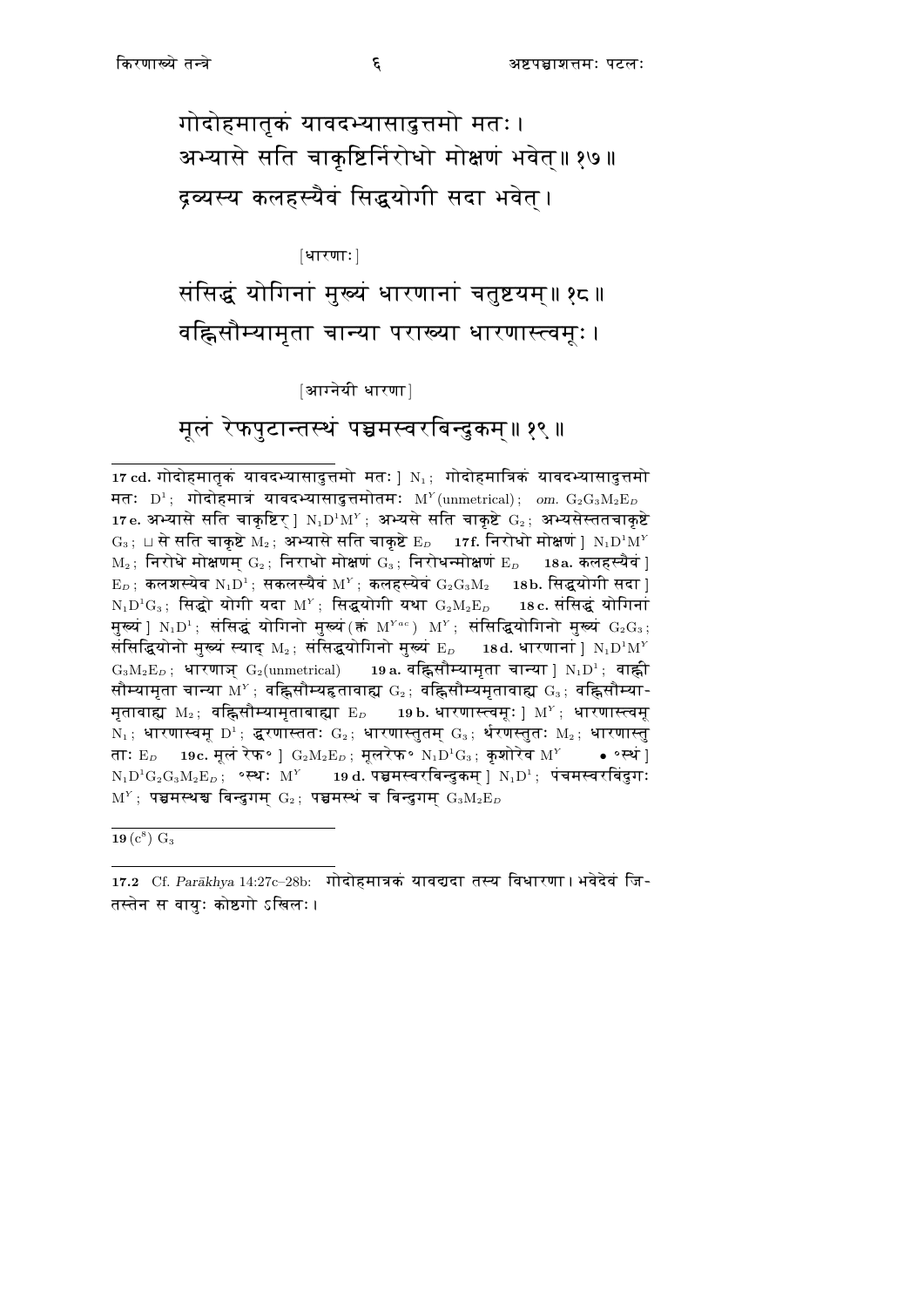चलार्णसंयुता दीप्ता धारणा पादगा मता। सर्पोद्धारे रिपूत्सादे पापप्रालेयसङ्खये॥ २०॥ त्रिकोणमण्डलस्थो ऽयं कूटो वह्निः स्वयं भवेत् । वायवेष्टितसर्वाङ्गो बीजदाहादिकत्परः॥ २१॥

[सौम्या धारणा]

पूर्वोक्तो वारिसंयुक्तः सौम्ये विन्दुयुतः स्वयम् । तोयमण्डलमध्यस्थः परितस्तेन वेष्टितः। धार्येयं हृद्गहावासे सोमसंश्रयशालिनी॥ २२॥ शान्तिपुष्टिकरी चेयमुपसर्गविसर्जनी ।

#### [अमृता धारणा]

20a. चलार्णसंयुता दीप्ता ]  $G_2G_3M_2E_D$ ; चलार्णसंयुतां दीप्तां N<sub>1</sub>; चलार्णसंयुतं दीप्तं D<sup>1</sup>; बंधार्णसंयुता दीप्ता  $M^Y$  20 b. पादगा ]  $N_1D^1M^Y$ ; पापका  $G_2G_3M_2$ ; पावका  $E_D$ 20 c. सर्पोद्धारे | N<sub>1</sub>; सर्वोद्धारे  $D^1M^Y\mathrm{G}_2\mathrm{G}_3\mathrm{E}_D$ ; सर्वोद्धाये M<sub>2</sub> <u>20cd. रिप</u>ूत्सादे पा-पप्रालेयसङ्घये ।  $_{\rm{conj.}}$ ; रिपुत्सादे पापप्रालेपसङ्घये  $\rm{N_1M^{\nu}}$ ; रिपुत्सादे पापे प्राणोपसंक्षये  $D^1$ ; रिपूत्सादिवावप्रालेपसंक्षयेत्  $G_2$ ; रीपुत्सादिवावप्रालेपसंक्षयेत्  $G_3$ ; रीपुत्सादिपा-पप्रालेपसंक्षयेत्  $\mathrm{M}_2;$  ऽरिहिंसादिपापः प्रागेव संक्षयेत्  $\mathrm{E}_D = 2$ 1 a. त्रिकोणमण्डलस्थो ]  $N_1D^1M^YG_2M_2E_D$ ; "कोणम्मण्डलस्थो  $G_3$  21b. कूटो वह्नि: स्व्यं |  $D^1M_2E_D$ ; कूटो वह्नि स्वयं  $\text{N}_1\text{M}^{\text{Y}}$ ; कूटो वह्निद्वयम्  $\text{G}_2$ ; कूटे ≚ह्निस्वयम्  $\text{G}_3$  21d. बीजदाहादि० ]  $N_1D^1M^YM_2E_D$ ; बीजदाहा॰  $G_2(\text{unmetrical})$ ; बीजादाहादि॰  $G_3$  $22a$ . पर्वोंको वा-रिसंयुक्तो ]  $N_1D^{1ac}$ ; पूर्वोंको वारिसंयुक्तः  $D^{1c}M^{Yc}$ ; पूर्वोंको वारिसं $\times$  यु $\times$  युक्तः  $M^Y$ ; पूर्वोक्ता वारिसंयुक्ताः  $\mathrm{G}_2\!$ ; पूर्वोक्तवारिसंयुक्तः  $\mathrm{G}_3\mathrm{E}_D\!$ ; पूर्वोक्तावारिसंयुक्तः  $\mathrm{M}_2$ 22b. सौ-म्ये विन्दुयुतः ]  $D^{1ac}$ ; सौम्ये विन्दुयुत  $N_1$ ; सौम्यो विन्दुयुतः  $D^{1c}$ ; सौम्या बिंदुगत  $M^Y$ ; सौम्यबिन्दुयुत  $\mathrm{G}_2$ ; स---म्ये बिन्दुयुत  $\mathrm{G}_3$ ; सौम्ये बीजयुते  $\mathrm{M}_2$ ; सौम्यबिन्दुयुतः  $\mathrm{E}_D$ 22 c.  $\text{R}}$  . PM<sup>Y</sup> $G_2G_3M_2E_D$ ;  $\text{R}}$  , 22 d. परितस्तेन |  $N_1D^1M^YG_2G_3E_D$ ; पूरितस्तेन  $M_2$  22 ef. धार्येयं हृद्गहावासे सोमसंत्रयशालिनी ]  $N_1D^1M^Y$ ; om.  $G_2G_3$  $M_2E_D$  23ab. ॰करी चेयमुपसर्गविसर्जनी ]  $G_2G_3M_2E_D$ ; ॰करंञ्चायमुपसर्गविनाशकः  $N_1$ ; ॰करञ्चायमुपसर्गविनाशकः  $D^1$ ; ॰करं वायमुपसर्गविनाशकः  $M^Y$ 

 $\frac{{{\mathbf{20}}\left( {{\mathbf{c}}^1} \right){\mathbf{G}_2}}}{{{\mathbf{22}}\left( {{\mathbf{a}}^6} \right){\mathbf{G}_3}}}$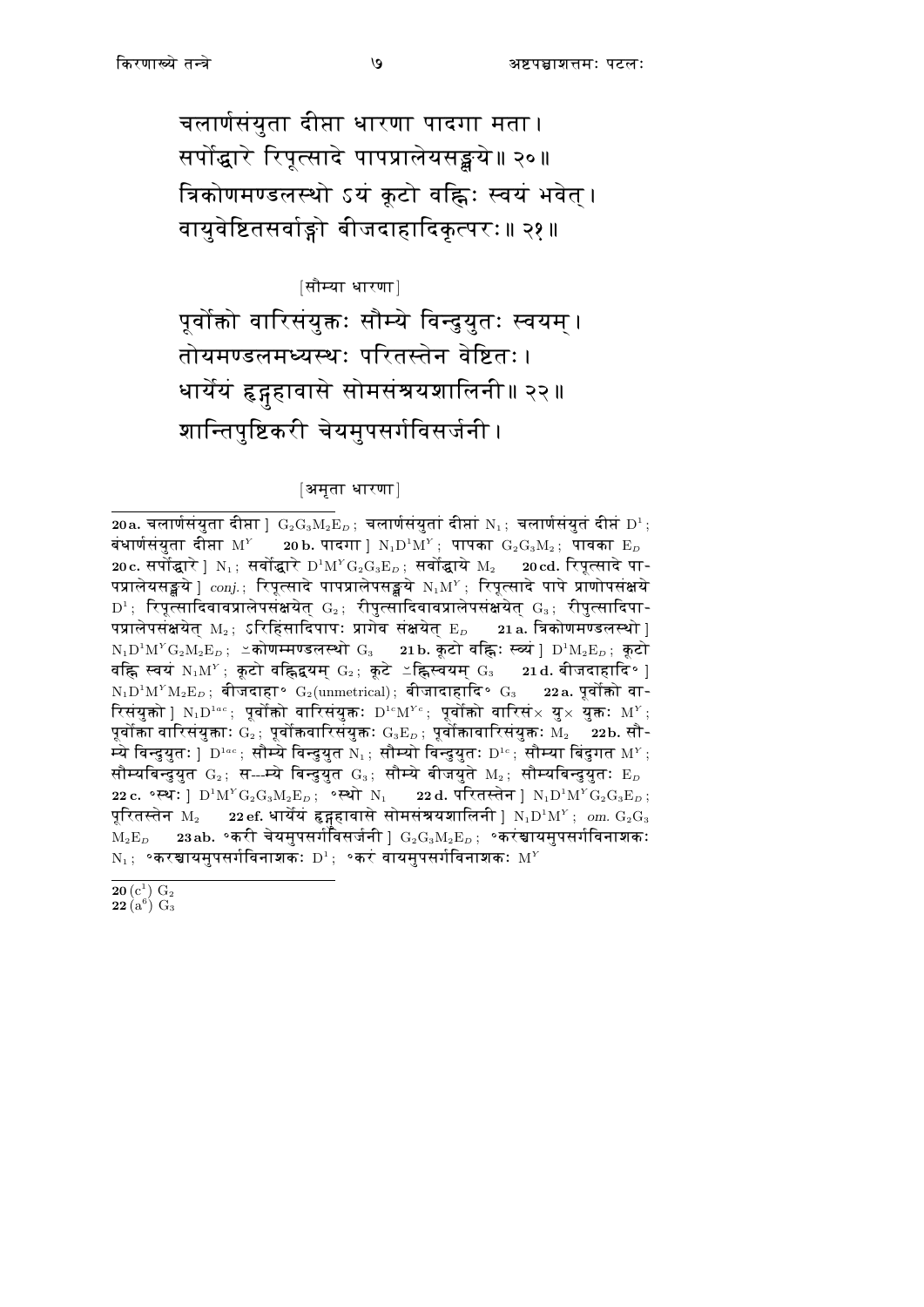स एवामृतसंयुक्तः प्रणवेनोर्ध्वयोजितः॥ २३॥ बिन्दुना संयुतो मूर्ध्नि त्रिस्वरेण विवेष्टितः । अमृतेयं सदा मृधिं व्यापिनी जीवरक्षणी॥ २४॥

[ईशानी धारणा]

सैव कालसमायुक्ता षष्ठस्वरसमन्विता । उकारबिन्दुसंयुक्तो नादशक्तिसमन्वितः। बिन्दुरक्षितसर्वाङ्गो ललाटस्थानसंश्रितः॥ २५ ॥ सदा तस्मिन स्थितो योगी भवेन्मृत्युबहिष्कृतः ।

[उद्वाताः]

### वेदवह्निकमात् पक्षशशांकोद्वातयोगतः । अभ्यासो धारणानां स्यात्क्रमश्नः स्थितिलक्षणाः॥ २६ ॥

 $25(c^2-c^3, c^5)$  G<sub>3</sub>

<sup>23</sup> c. ° युक्तः ]  $D^1M^YE_D$ ; ° युक्तो  $N_1$ ; ° युक्ता  $G_2M_2$ ; ≚क्ता  $G_3$ 24 a. बिन्दुना संयुतो मूर्धि |  $N_1D^1M^Y$ ; बिन्दुगो बीजदाहादि॰  $G_2G_3E_D$ ; बिन्दुको बीजदाहादि॰  $M_2$ 24 b. त्रिस्वरेण विवेष्टितः ]  $N_1D^1$ ; त्रिसुरेण विवेष्टितः M<sup>Y</sup>; त्रिस्वरेण निवेष्टितः  $G_2M_2$  $E_D$ ; त्रिस्वरेण निवेष्टिता  $G_3$  24c. अमृतेयं सदा मूर्धि ]  $N_1D^1M^YE_D$ ; अमृतेय सदा मूद्धर्नि  $G_2$ ; अमृतेय सदा मूर्द्धि  $G_3$ ; अत्रतेय सदा मूर्ध्नि  $M_2$  24d.  $\circ$ रक्षणी |  $N_1 M^Y$ ; ०रक्षिणी  $\mathrm{D}^1\!$  ॰कांक्षया  $\mathrm{G}_2\mathrm{G}_3\mathrm{M}_2\mathrm{E}_D$  25 ab. सैव कालसमायुक्ता षष्ठस्वरसमन्विता |  $N_1D^1$ ; स एव कालसंयुक्तः षष्ठस्वरसमन्वितः M<sup>Y</sup>; om.  $G_2G_3M_2E_D$ 25 c. उका-र॰ ]  $N_1D^1$ ; अकार॰  $M^YG_2G_3M_2E_D$  • ॰युक्तो ]  $N_1M^YG_2G_3M_2E_D$ ; ॰युक्ता  $D^1$ 25 d. नाद° |  $N_1D^1G_2G_3M_2E_D$ ; नाद:  $M^Y$  • 'समन्वित: |  $N_1M^YG_2G_3M_2E_D$ ; ०समन्विता  $D^1$  25 $c$ . ०सर्वाङ्गो |  $N_1M^YG_2G_3M_2E_D$ ; ०सर्वाङ्गा  $D^1$  25d. ललाट-स्थानसंश्रितः ]  $N_1G_2E_D$ ; ललाटस्थानसंश्रिता  $D^1$ ; ललाटस्थानसंस्थितः  $M^Y$ ; ललाट-स्थानसंशुतः  $\rm G_3$ ; लाटस्थानसमाश्रितः  $\rm M_2 = 26$ a. सदा तस्मिन |  $\rm N_1D^1M^{\rm Y}$ ; तदा तव  $G_2M_2$ ; तदातप  $G_3$ ; तदातप:  $E_D$  26 cd. वेदवह्निकमात पक्षशशांकोद्वातयोगत: ]  $M<sup>Y</sup>$ ; वेदवह्निकमापक्षः शशाङ्कोद्वातयोततः N<sub>1</sub>; वेदवह्निकमापेक्षशशांकोर्धान्तयोगतः  $D^1$ ; om.  $G_2G_3M_2E_D$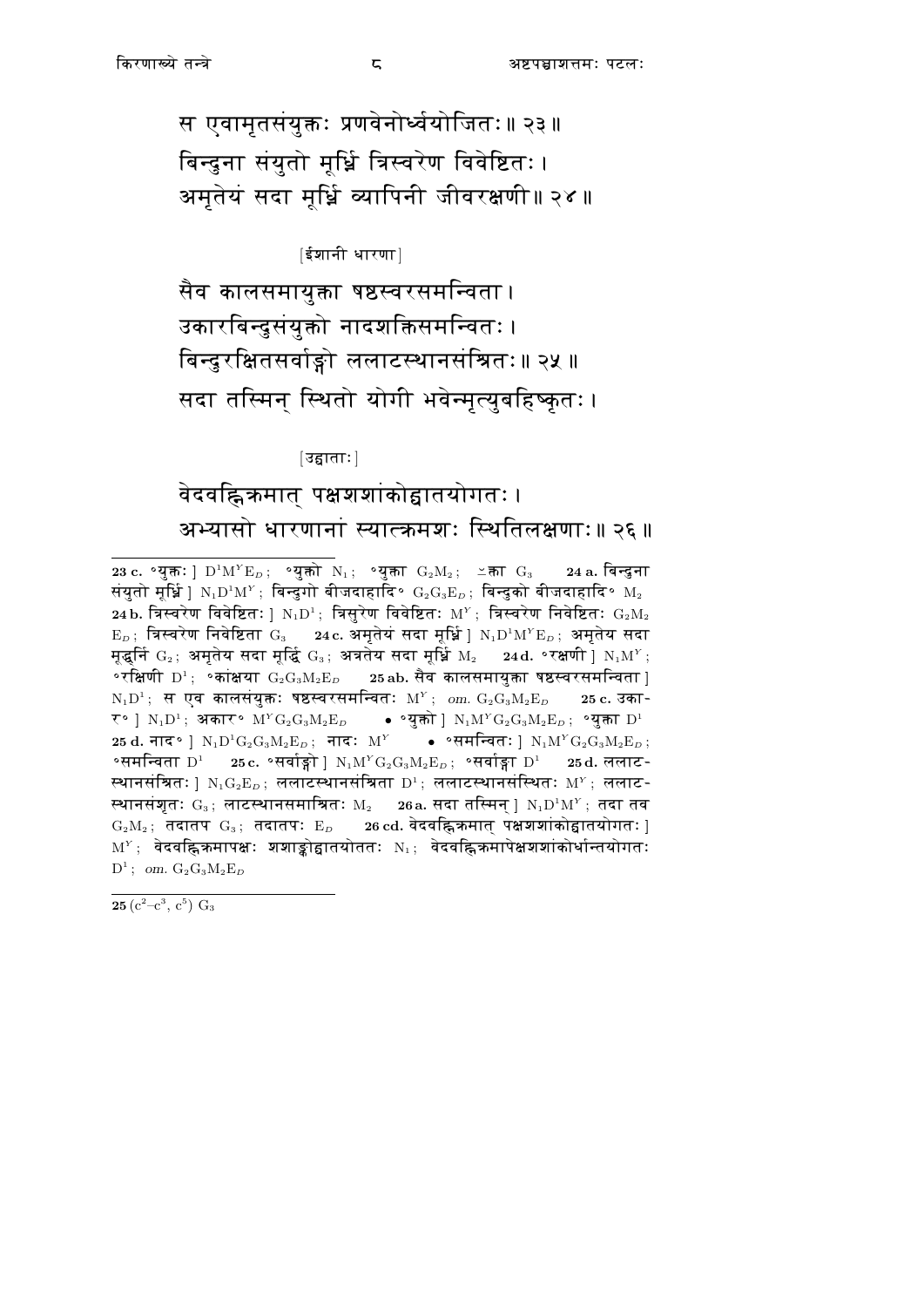उद्वातो द्विविधः प्रोक्तः सामान्यो ऽथ विशेषकः। हस्तेन जानुसंयोगभ्रमान्मात्रा भवत्यथ॥ २७॥ ताभिर्द्वादशभिर्मात्रा ह्युद्वातस्तत् स्फुटो भवेत् । सामान्यो ऽप्युपयुज्येत सदासौ धारणा जयेत्॥ २८॥ वैशेषिकः स्वकार्येषु स्वस्थप्राणगतेः स्थितिः। गत्वा हिनस्ति मुर्धान्तमद्वातो ऽसौ विशेषतः॥ २९ ॥

<sup>26</sup> e. अभ्यासो धारणानां स्यात् |  $N_1D^1$ ; चतस्रो धारणानां स्यात्  $M^Y$ ; चतुस्रो धारणा धार्य्याः  $G_2$ ; चतस्रो धारणा ध ---  $G_3$ ; चतस्रो धारणा धार्यः  $M_2$ ; चतस्रो धारणा धार्याः 26 f. °लक्षणाः |  $N_1E_D$ ; °लक्षणा  $D^1$ ; °लक्षणं  $M^YG_2G_3M_2$  $E_{D}$ 27 a. उद्<u>वा</u>तो द्विविधः ]  $M^Y$ ; उद्वातो विविधः N<sub>1</sub>; उद्वाटो द्विविधः D<sup>1</sup>; उत्पातो विविधः  $G_2M_2$  $E_D$ ; उत्पातो विविध  $G_3$  27 b. सामान्यो ऽथ विशेषकः | conj.; सामान्यो ऽन्यो विशेषतः  $N_1D^1$ ; सामान्यो थ विशेषतः M'; om.  $G_2$ (eyeskip); सामान्योपि विशेषतः  $G_3M_2E_D$ 27 cd. हस्तेन जानुसंयोगभ्रमान्मात्रा भवत्यथ |  $M^{\gamma}$ ; सामान्यो जानुसंयो-गः भ्रमन्ताला भवत्यथ $N_1$ ; सामान्यो जानुसंयोगो भ्रमत्तालो (भ्रमन्नालो  $D^{1ac}$ ) भवत्यथ  $D^1$ ; सामान्यो जानुसंयोगादृहां कर्म्म उच्यते  $G_2$ (unmetrical); सामान्यो अनुसंयोगादृहं कर्म्म उच्यते  $\rm{G}_{3}(\rm{unmetrical})$ ; सामान्यो ज $(\rm{d} \rm{T} \; \rm{M}_{2})$ तुसंयोगाद्दहनं कर्म उच्यते  $\rm{M}_{2}\rm{E}_{\it{D}}$ 28ab. ताभिर्द्वादशभिस्ताळ उद्वातस्तच्छताड्नवेत |  $\texttt{M}^{\texttt{y}}$ ; ताभिर्द्वादशभिर्मात्रा ह्यद्वातस्तत स्फुटो भवेत  $N_1$ ; ताभिर्द्वादशभिर्मात्रो ह्यद्वाटस्तत्स्फुटो भवेत  $D^1$ ; समाधिभावनान्तस्था-मजरास्वचिताम भव  $G_2$ : समाधिभावनान्तस्थामजरास्वच्चिताम भवति  $G_3(\text{unmetrical})$ : समाधिभवनान्तस्थमजरास्वर्चितां भवति  $\mathrm{M}_{2}(\mathrm{unmetrical})$ ; समाधिभावनान्तस्था न जरा-स्वन्विता भवन  $\rm E_{\it D}$  28 $\rm c$ . ॰युज्येत |  $\rm N_1M^YG_2G_3M_2E_{\it D}$ ; ॰युजीत  $\rm D^1$  28 $\rm d$ . सदासौ धारणा जयेत् ]  $conj.;$  सदा साधारणां जपेत् N<sub>1</sub>; सदा सा धारणां जयेत् D<sup>1ac</sup>; सदा सा धारणां ज्जयेत्  $D^{1c}$ ; सदासौ धारणा जपे  $M^{Y}$ ; सदासौ धारणा यजेत  $\rm G_2G_3M_2E_{\mathcal{D}}$ 29a. वैशेषिकः स्वकार्येषु |  $\mathrm{N}_1\mathrm{D}^1$ ; वैशेषिकस्वकाये तु  $\mathrm{M}^{\mathrm{y}}$ ; वैशेषकस्वकाये तु  $\mathrm{G}_2\mathrm{G}_3\mathrm{M}_2$ ; वैशेषिकस्वकार्ये तु $\mathbf{E}_D = 2$ 9b. स्वस्थप्राणगतेः स्थितिः  $\mid$   $conj.$ ; स्वस्थः प्राणगते स्थितिः N<sub>1</sub>; स्वस्थः प्राणगतस्थितिः D<sup>1</sup>M<sup>Y</sup>; स्वस्थप्राणगति स्थितः  $G_2G_3M_2$ ; स्वस्थप्राणगतिः स्थितः  $E_D$  29 c. गत्वा हिनस्ति मूर्धान्तम् ]  $N_1D^{1ac}$ ; गत्वा हिनस्ति मूर्धानम्  $D^{1c}$ ; गत्वोर्थ्वे हंति मूर्धानम्  $\text{M}^{\text{y}}$ ; गत्वा च हन्ति मूर्धानम्  $\text{G}_2\text{G}_3\text{M}_2\text{E}_D$ \_29 d. ∘तो ऽसौ <u>|</u>  $N_1M^YE_D$ ; ॰टो सौ  $D^1$ ; ॰ते सौ  $G_2$ ; ॰तौ सौ  $G_3M_2$ 

 $\overline{26}$  (c<sup>8</sup>-d<sup>1</sup>) G<sub>3</sub>

<sup>28</sup> ab. Note that some form of the Southern version of this half-line recurs as 30cd below.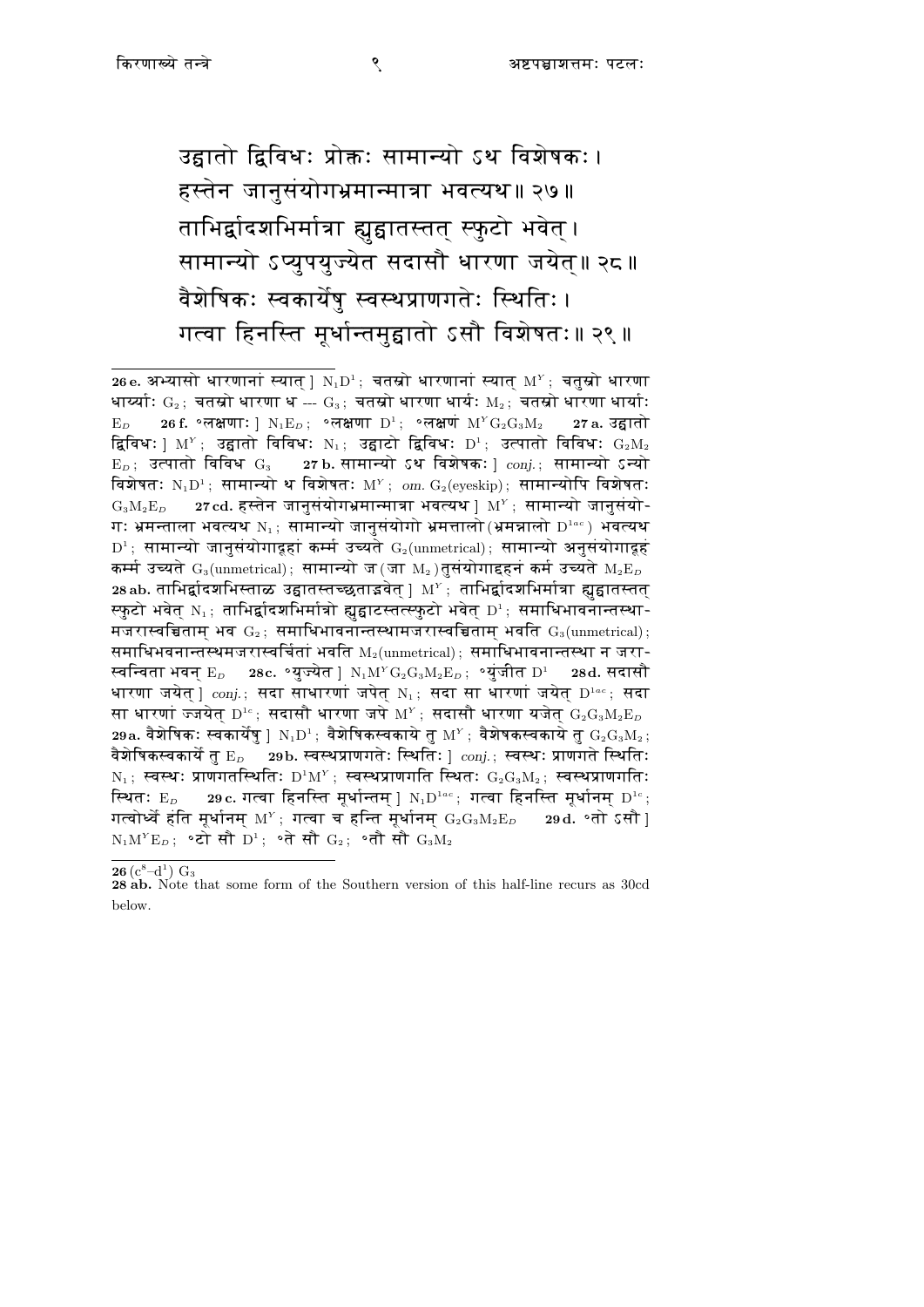[तर्कः]

अध्यात्मध्यानसंयोगादूहनं तर्क उच्यते ।

[समाधिः]

समाधिर्भावनान्तस्था स्थिरावस्तुगता यदा॥३०॥ समाधौ परिनिष्पन्ने योगी योगफलं लभेत्। क्रमाद्बह्यादिको योगः फलं तद्वत्तथोत्तरम्॥ ३१॥

[हृत्पद्मे]

हत्पद्मं प्राकृतं ज्ञेयं तत्र ब्रह्माभिदेवता। साधनीयो विशुद्धो ऽत्र प्रथमाक्षरमध्यगः॥ ३२॥ तत्र नाड्यो दश ज्ञेया विज्ञेया प्रथमा भवेत् ।

<sup>30</sup> ab. अध्यात्मध्यानसंयोगादृहनं तर्क उच्यते |  $conj.$ ; अध्यात्मध्यानसंयोगादृहनात्तर्क उच्यते N<sub>1</sub>: अन्योन्यधानसंयोगादृहनात्तर्क उच्यते D<sup>1</sup>; अध्यात्मज्ञानसंयोगादृहनं त-त उच्यते  $\mathrm{M}^\mathrm{y}\,;\;$  आद्या मद्या न संयोगादुहनन्तत् क उच्य  $\, \preceq \, \mathrm{G}_2;\;$  आद्या मद्या न सैयोज्ञहनन्तकः क उच्यते  $\mathrm{G}_3$ ; आध्या मध्या न सैद्योह नकः क उच्यते  $\mathrm{M}_2(\mathrm{un}$ metrical); आद्या मध्या न संयोगादूहनोन्तिम उच्यते  $E_D$  (placed after 30cd in  $E_D^{vl}$ ) 30 c. °र्भावनान्तस्था | conj.; भावनान्तस्था  $N_1D^1M^YG_2G_3E_D$ ; °भवनान्तस्थां  $M_2$ 30 d. स्थिरावस्तुगता  $N_1D^1M^YG_2$ ; जरावस्तु ---  $G_3$ ; जरावस्तुगता  $M_2$ ; जरावस्था  $31c$ . समाधौ परिनिष्पन्ने |  $N_1D^1$ ; समाधिपरिनिष्पत्तौ  $M^Y$ ; समासौ पति-गता  $E_D$ निष्पन्ने  $\rm{G}_2\rm{G}_3\rm{M}_2$ ; समाधौ पतिनिष्पन्नौ  $\rm{E}_D$  31d. योगी योगफलं लभेत |  $\rm{D}^1\rm{M}^Y$ ; योगीश्वरफलं भवेत  $\mathrm{G}_3\mathrm{M}_2\mathrm{E}_D$ ; योगी योगफलं भवेत  $\mathrm{N}_1$ ; योगीश्वागफलम भवेत  $\mathrm{G}_2$ 31 c. ब्रह्मादिको योगः ]  $N_1D^1M^YG_2$ ; ब्रह्मादिको योगे  $G_3$ ; प्रादिको योगे  $M_2(\text{unmetric})$ cal); ब्रह्मादितो योगे  $E_D$  31 d.; तद्वत्तथोत्तरम् |  $N_1D^1M^Y$ ; तद्वत्तथोत्तमम्  $G_2$ ; तद्वाक्तमम्  $\mathrm{G}_3(\mathrm{unmetrical})$ ; तद्वकुमुत्तमम्  $\mathrm{M}_2$ ; तद्वाक्तमुत्तमम्  $\mathrm{E}_D$ 32 b. तत्र ब्रह्मा-थिदेवता | M<sup>Y</sup>; तत्र ब्रह्मादिदैवताम् N<sub>1</sub>; तत्र ब्रह्मादिदैवतम् D<sup>1</sup>; तत्तत् ब्रह्माधिदेवता  $\rm\,G_{2}M_{2}\,;$  तत्तत्  $\rm\,Z\,$  ह्माधिदेवता  $\rm\,G_{3}\,;$  तत्तद्ग्रह्माधिदैवतम्  $\rm\,E_{\it D}$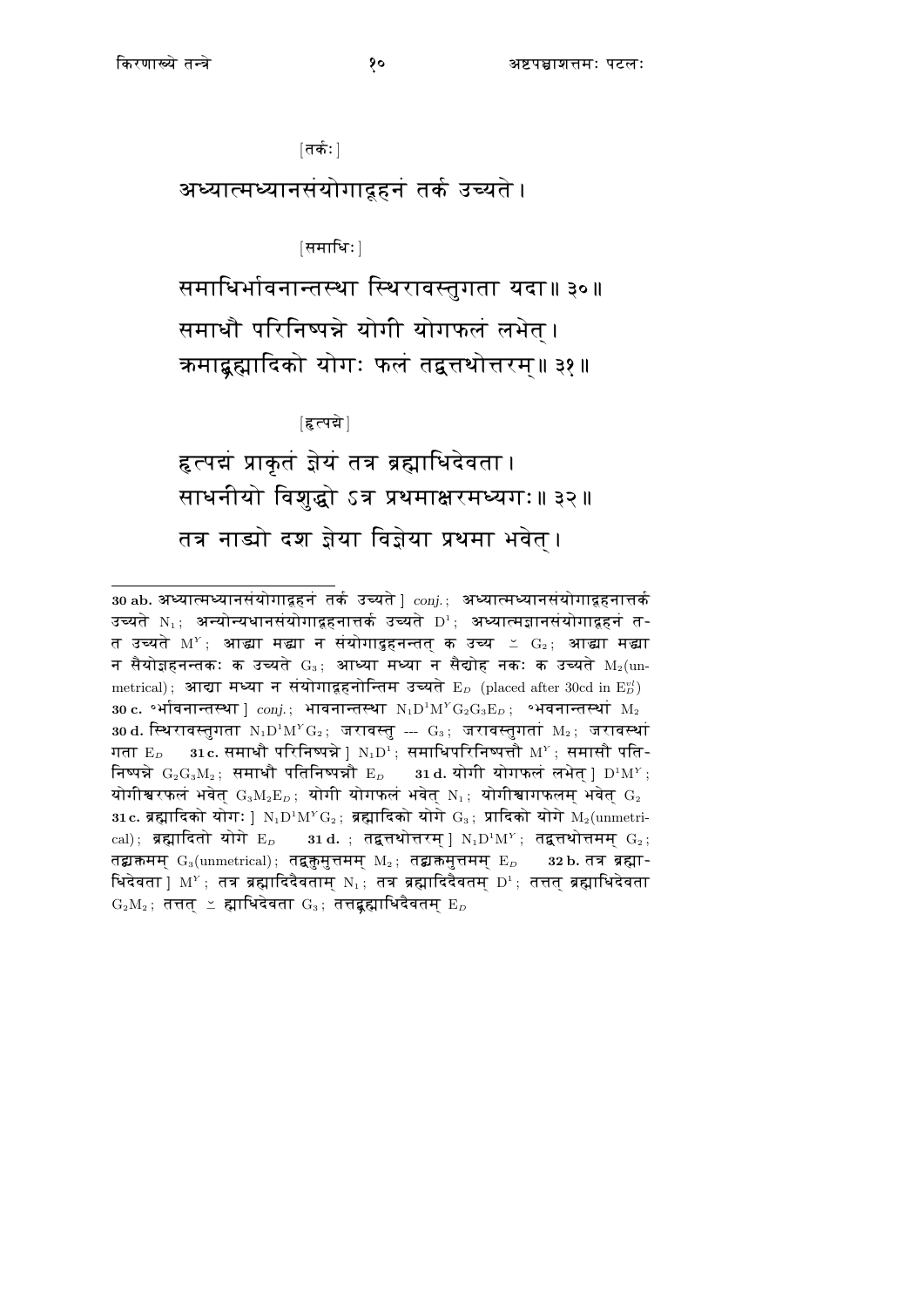सौम्या चैवाङ्शुसंज्ञा धृतिर्या दमनात्मिका॥ ३३॥ बन्धनी मोचनी माया मोहनी बोधनी कमात । एता दश समाख्याता ब्रह्मपद्मप्रतिष्ठिताः॥३४॥ तत्र ब्रह्मा स्वरूपेण भावनीयो ऽथ वर्णगः। धाराद्यव्यक्तमार्गान्ते भवेत स्वामिरसौ तदा॥३५॥

⊺कण्ठे ∣

उपरिष्टाद्यदा गच्छेद्वरिस्थानं भवेत्खग। नाडयः षोडशा हृत्स्था विज्ञेयाः कण्ठसंस्थिताः॥३६॥ तत्र विष्णुः स्थितः शुद्धो द्वितीयाक्षरमध्यगः।

<sup>33</sup>c. सौम्या चैवाङ्शूसंज्ञा च |  $N_1D^1M^Y$ ; सौम्य चैव पशून्नक्षेण  $G_2^{ac}(\text{unmetrical})$ ; सौ-म्य चैव पशून्र्णे  $G_2^c$ ; सौम्य चैव पशून्नुक्षौ  $G_3$ ; सौम्य चैव पशूनृक्षौ  $M_2$ ; सौम्या चैव पशूनक्षेः  $\rm E_{\it D}$  asd. धृतिर्या दमनात्मिका |  $\rm N_1D^1$ ; धृतिञ्च मदनात्मिका  $\rm M^{\it Y}$ ; च श्रुतिञ्चेदनात्मिका  $\mathrm{G}_2\mathrm{M}_2$ ; च श्रुतिञ्चेतनात्मिका  $\mathrm{G}_3$ ; श्रुतिः सा चेतनात्मिका  $\mathrm{E}_D$ 34a. बन्धनी |  $N_1M^YG_2G_3M_2E_D$ ; वर्धनी  $D^1$  34ab. माया मोहनी बोधनी क्रमात |  $N_1D^1M^Y$ ; तायम मोहिनी बोधनी कमात  $G_2$ ; तायम मोहिनी कमात  $G_3$ (unmetrical); तोयं ⊔ मोहिनी कमात  $\mathrm{M}_2$ ; चेयं मोहिनीयं कमात्स्मृताः  $\mathrm{E}_D$  34 $\mathrm{c}$ . एता |  $\mathrm{N}_1\mathrm{D}^1\mathrm{M}^Y$ ; एका॰  $\rm G_2G_3M_2E_D$  34d. ब्रह्मपद्मप्रतिष्ठिताः |  $\rm N_1D^1$ ; ब्रह्मपद्मे प्रतिष्ठिताः  $\rm M^{\rm Y}$ ; ब्रह्मा पद्मे प्रतिष्ठितः  $\mathrm{G}_2\mathrm{G}_3\mathrm{M}_2\mathrm{E}_D$  asab. ब्रह्मा स्वरूपेण भावनीयो |  $\mathrm{N}_1\mathrm{M}^Y\mathrm{E}_D$ ; ब्रह्मस्वरूपेण भावनीयो  $D^1$ ; ब्रह्मा स्वरूपेणाभावनी +य+  $G_2$ ; ब्रह्मा स्वरूपेण भावनी  $G_3$ (unmetrical); ब्रह्मस्वरूपेण भावनीय  $\rm M_2 = 35 c$ . धाराद्यव्यक्तमार्गान्ते |  $\rm N_1M^Y\rm M_2$ ; धाराद्या व्यक्तमा-र्गान्ते  $\mathrm{D}^1$ ; धरादव्यक्तमार्गान्ते  $\mathrm{G}_2$ ; धराद्यव्यक्तमार्गान्ते  $\mathrm{G}_3\mathrm{E}_D$   $=$  35d. भवेत स्वामिरसौ तदा ]  $M^Y$ ; भवेत्स्वामिरसोत्तमा  $N_1$ ; भवेत्स्वानिरसोत्तमा  $D^1$ ; भवेत सौमीयसौ तदा  $G_2G_3$ : भवेत्सौमियसौ तदा M<sub>2</sub>: भवेत्सौम्या सशोभगा Ep 36a. °द्यदा l N<sub>1</sub>D<sup>1</sup>M<sup>Y</sup>: °द्यथा  $G_2G_3M_2E_D$  36ab. गच्छेद्वरिस्थान |  $N_1D^1M_2E_D$ ; गच्छेद्वारिस्थान  $M^Y$ ; ग-च्छेद्वरिस्नानम्  $G_2$ ; गच्छेद्वरिस्तानम्  $G_3$  26  $c$ . ९शा हृत्स्था |  $conj.;$  ९शाहृस्था N<sub>1</sub>;  $\circ$ शो हृत्स्था D<sup>1</sup>;  $\circ$ शांतस्था M<sup>Y</sup>;  $\circ$ शाब्जस्था G<sub>2</sub>G<sub>3</sub>E<sub>D</sub>; श + F+ ब्जस्था G<sub>3</sub>; ०शब्जस्था  $M_2$  86d. विज्ञेयाः कण्ठ० ]  $D^1$ ; विज्ञेया कण्ठ०  $N_1M^YG_2$ ; विज्ञेया कर्ण०  $G_3M_2$ ; विज्ञेयाः कर्ण॰  $E_D$  37a. विष्णुः स्थितः |  $N_1D^1$ ; विष्णुस्ततः  $G_2G_3M_2E_D$ 37 b. द्वितीयाक्षरमध्यगः |  $N_1M^Y$ ; द्वितीयोक्षरमद्यगः  $D^1G_2$ ; द्वितीयो ऽक्षरमास्थितः  $G_3M_2E_D$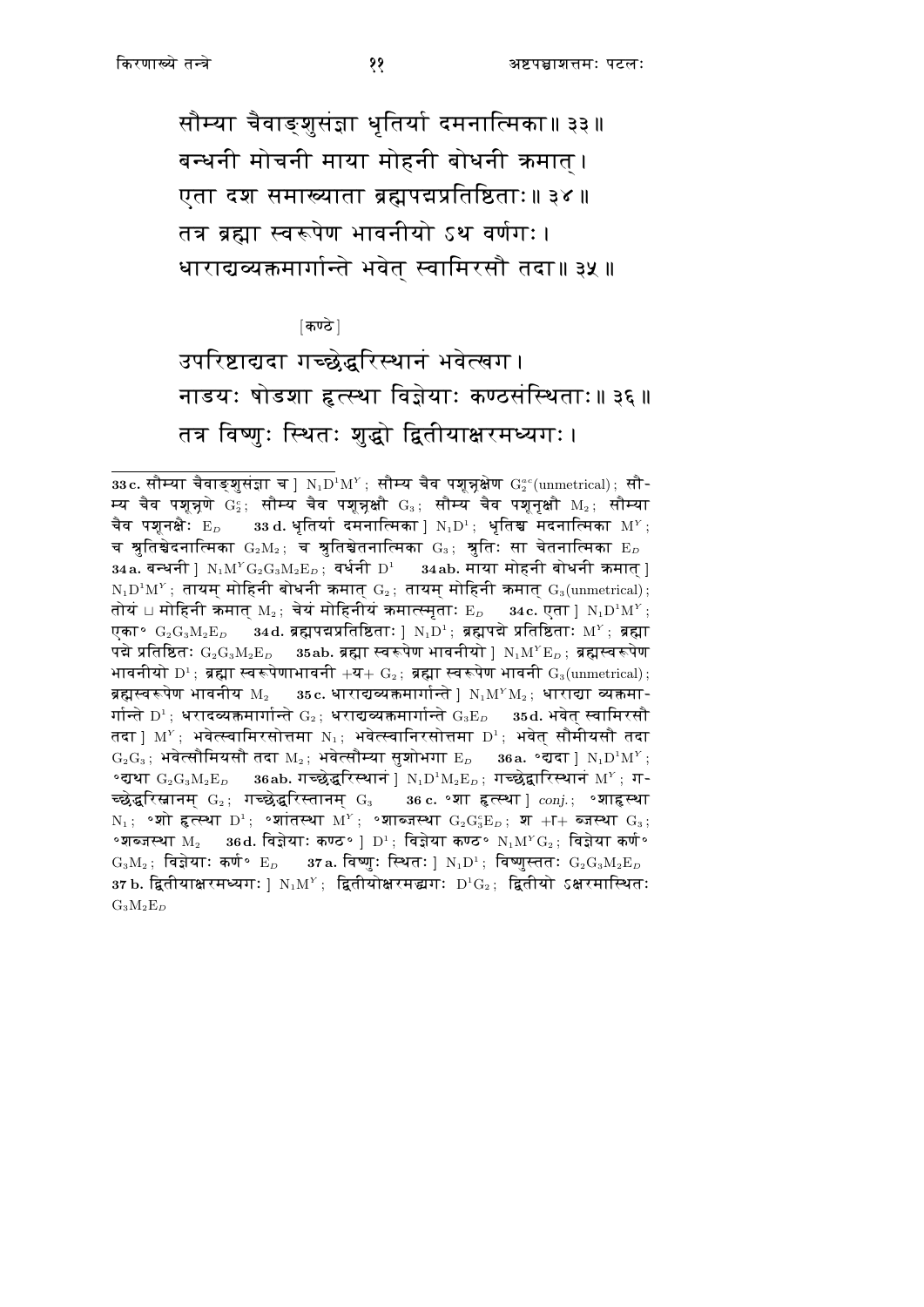गुहा मनोरमा दीप्ता सुदीप्<mark>ता</mark> हिमकारिका॥ ३७॥ सुधूम्रा पिङ्गला पीता वारुणी शीघ्रगादला। शशाङ्का सूप्रभा चैव ज्ञानदा मोक्षदा परा॥३८॥ एवं च षोडशा ह्येते हरिमावृत्य संस्थिताः। स्वरूपेणाभ्यसेद्विष्णुमथवा वर्णरूपकम्॥ ३९ ॥ तदभ्यासादयत्नेन सिद्धिः स्यात्पुरुषान्तिका ।

∣तालुके ∣ उपरिष्टाद्यदा गच्छेदृद्रस्थानं सुनिर्मलम्॥ ४०॥ तालुसंस्थं तु पद्मस्थं चतुर्विंशतिनाडिभिः ।

<sup>37</sup>c. गुहा मनोरमा दीप्ता ]  $N_1D^1M^Y$ ; शुभा मनोरमा दीप्त्वा  $G_2$ ; शुभा मनोरमा दीप्ता  $G_3M_2E_D$  37d. सूदीप्ता हिमकारिका |  $D^1$ ; स्वदीप्ता हिमकारिका  $N_1$ ; सूदीप्ता घोर-कारिका  $M^Y$ ; सुदीप्त्वा भीभकारिका  $G_2$ ; सुदीप्ता भीमकारका  $M_2$ ; सुदीप्ता भीमकारिका 38 a. सुधूम्रा पिङ्गला ]  $N_1D^1$ ; धूम्रा च पिंगला  $M^Y$ ; सु  $\cong$  मा प्पीगळा  $\mathrm{G}_3\mathrm{E}_D$  $\rm G_2$ ; स़ुधूमार्ष्पिगळा  $\rm G_3$ ; सुधूमापि गल॰ M2; सुधूमा पिंगला  $\rm E_{\it D}$  38b. वारुणी ]  $M^YG_2G_3M_2E_D$ ; धारिणी  $N_1D^1$  • • गादला |  $N_1D^1$ ; •गाचला  $M^YG_2G_3M_2E_D$ 39a. एवं च षोडशा ह्येते ]  $N_1D^1$ ; om.  $M^Y$ ; इत्येते षोडश ज्ञेया  $G_2G_3$ ; इत्येवं षोडश 39 b. हरिमावृत्य संस्थिताः ]  $N_1E_D$ ; हरिमावृत्य संस्थिता  $D^1$ ; om.  $M^Y$ ; जेया  $E_D$ हिरमावृतसंस्थितः  $G_2$ ; हिरमावृत्यसंस्थितः  $G_3$  39c. स्वरूपेणाभ्य॰ ]  $N_1D^1M^YE_D$ ; स्वरूपेनाप्य॰  $G_2$ ; स्वरूपेनाभ्य॰  $G_3$  39d. ॰रूपकम |  $M^YG_2G_3E_D$ ; ॰मायकम  $N_1D^1$ 40a. तदभ्या॰ |  $\rm N_1D^1G_2G_3E_D$ ; सदाभ्या॰  $\rm M^Y=$  40b. सिद्धिः स्यात्पुरुषान्तिका |  $\rm N_1$  $\rm{D^{1}E_{\it{D}}}$ ; सिद्धि स्यात्पुरुषात्मिका  $\rm{M^{Y}G_{2}}$ ; सिद्धि स्यात्पुरुषन्तिका  $\rm{G_{3}}$ 40 cd. °द्यदा गच्छेद्रद्रस्थानं |  $N_1D^1M^Y$ ; ॰दाथास्थानं यथास्थानं  $G_2G_3M_2$ ; ॰दाथा स्थानं तदा स्था-नं $E_D$ 41 a. तालुसंस्थं तु पद्मस्थं ]  $\mathrm{N}_1\mathrm{D}^1\mathrm{G}_2\mathrm{G}_3\mathrm{E}_D\,,$  नानुसंस्थं तु पद्मं स्याच्  $\mathrm{M}^{\mathrm{Y}}\,,$ तालुसंस्थं तु तत्पद्मं  $M_2$  41 b. °शतिनाडिभिः |  $M^Y G_2 G_3 M_2 E_D$ ; °शत्स्वनाडिभिः  $N_1D^1$ 

<sup>39</sup> ab. ] om.  $M^{Y}M_{2}$ 39 cd.  $\int$  om.  $M_2$ 40 ab.  $\vert$  om.  $M_2$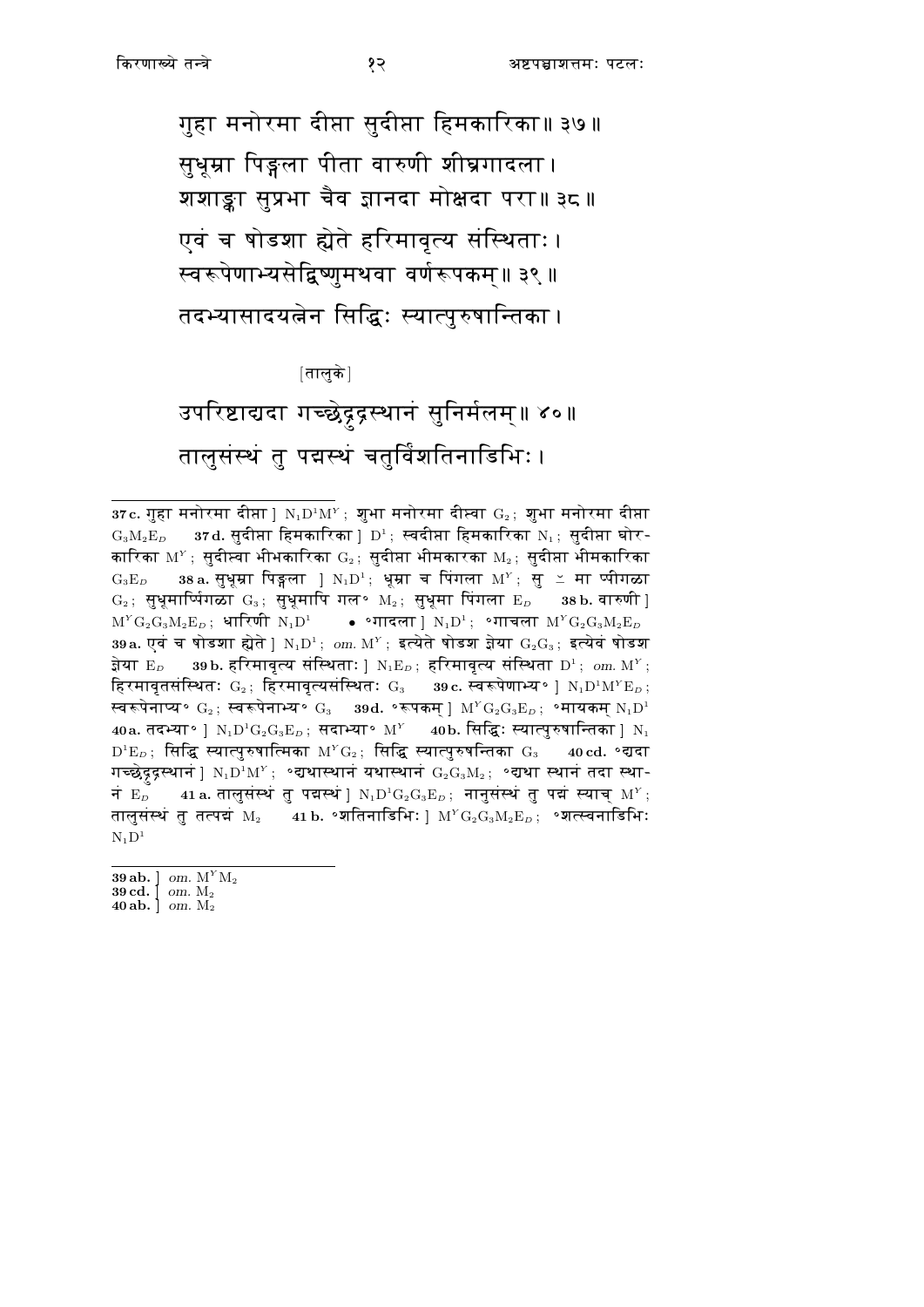श्रवणा श्रावणी जल्पा तत्कृष्णा घ्राणवर्तिनी॥ ४१॥ सशब्दा वाहिनी बोद्धी मननी धावनी शुभा। आह्नादनी प्रसन्नाख्या वियोक्ती रेतवाहनी॥ ४२॥ पितृमार्गानुगा नाडी देवमार्गप्रदर्शनी । आकर्षणी विकर्षी च प्राणदा प्राणवर्धिनी॥ ४३॥ चित्तसंस्था सुसंस्था च धूम्रा चैव तथा ध्रुवा। ज़ेयो रुद्रः स्वरूपेण तृतीयार्णगतो ऽथवा॥४४॥

41-44b. Support for several of the Nepalese readings in this list can be found in the Javanese *Jñānasiddhānta* (11:15–17): **श्रावना श्रावनी जग्रा तत्तृष्णा घ्राणव**र्तिनी । सुशब्दा वाहनी वोढ़ी मननी धावनी शुभा॥ १५ ॥ आह्वादनी प्रदानाख्या वियोक्ती रेतवाहिनी। पितुमार्गानुगा नाडी देवमार्गप्रदर्शनी॥ १६ ॥ आकर्षनी कर्मणी वा प्राणदा प्रानवर्धनी । चित्तसंस्था सुषंस्था च धूम्रा एव तथा ध्रुवा॥१७॥ 43 (b<sup>1</sup>-b<sup>3</sup>)  $\check{G}_3$ 

<sup>41</sup> c. श्रवणा श्रावणी |  $N_1$ ; स्रवणा स्राविणी  $D^1$ ; श्रावणा श्रवणी  $M^Y$ ; सूवर्णा श्रवणी  $G_2G_3E_D$ ; सुवर्ण श्रवणी M<sub>2</sub> 41 cd. जल्पा तत्तृष्णा | conj. (cf. Jñanasiddhanta); जल्पा तत्कृष्णा  $N_1D^1$ ; जल्पा तत्कृता  $M^Y$ ; जल्पादुत्कृष्टा  $G_2G_3$ ; जल्पा उत्कृष्टा  $M_2$ ;  $\bullet$  घ्राणवर्तिनी |  $\mathrm{N_1};\;$  प्राणवर्तिनी  $\mathrm{D^1G_2G_3E}_D;\;$  घ्राण वर्तिती-जल्पा चोत्कृष्टा  $\mathrm{E}_{\scriptscriptstyle{D}}$ नी  $\text{M}^{\text{Y}}\text{(unmetrical)}$ ; प्राणवर्धनी  $\text{M}_2$ 42 a. वाहिनी बोद्धी |  $\text{N}_1\text{M}^Y\text{M}_2\text{E}_D\,;\,$  वाहिनी धात्री  $D^1$ ; वाहिनी बेद्धी  $G_2$ ; वाहिनीम बोद्धी  $G_3 = 42b$ . धावनी |  $M^Y$ ; धामनी  $N_1$  $D^1$ ; भावनी  $G_2G_3E_D$ ; भवनी  $M_2$  42c. आह्लादनी प्रसन्नाख्या |  $N_1D^1$ ; मोहनी च प्रधानाख्या  $\mathrm{M}^\mathrm{y}$ ; ब्रह्मादिनप्रधानाख्या  $\mathrm{G}_2\mathrm{G}_3\mathrm{M}_2$ ; ब्राह्मी दिनप्रधानाख्या  $\mathrm{E}_D$ 42d. वि-योक्ती रेतवाहनी ]  $N_1M^Y$ ; वियोक्त रेतवाहनी  $D^1$ ; नियोक्षी रेतवाहिनी  $G_2G_3M_2E_D$ 43 b. ॰प्रदर्शनी ]  $\mathrm{M}^\mathrm{Y}$ ; ॰प्रमर्द्दनी  $\mathrm{N}_1\mathrm{D}^1$ ; ॰प्रदर्शिता  $\mathrm{G}_2\mathrm{G}_3\mathrm{M}_2\mathrm{E}_D$ 43 c. आकर्षणी विकर्षी च |  $N_1D^1$ ; आकर्षणी विकर्षणी  $M^Y(\text{unmetrical})$ ; आकर्षणी विकर्षणी च  $G_2$  $G_3$ (unmetrical); आकर्षणी विकर्णी च  $M_2$ ; आकर्षिणी विकर्षिणी  $E_D$ (unmetrical) 43 d. प्राणदा प्राणवर्धनी |  $N_1D^1M^Y$ ; प्राणहा प्राणवद्धिनि  $G_2$ ; प्राणहा प्राणवर्द्धनी  $G_3$  $M_2$ ; प्राणहा प्राणवर्धिनी  $E_D$  44a. चित्तसंस्था ]  $N_1M^YD^1E_D$ ; चित्रसंस्था  $G_2G_3M_2$ 44 b. धृम्रा |  $N_1D^1M^Y$ ; धृमा  $G_2G_3M_2E_D$  44 c. ज़ेयो रुद्र: स्वरूपेण |  $E_D$ ; ज़ेया रुद्रस्वरूपेण  $N_1D^1M_2$ ; ज्ञेयो रुद्रस्य  $\cong \cong M^Y$ ; ज्ञेयो रुद्रस्वरूपेण  $G_2G_3 = 44d$ . °गतो ऽथवा |  $N_1M^Y$ ; ॰गताथवा  $D^1$ ; ॰मथोपि वा  $G_2G_3$ ; ॰मथो प्पि वा  $M_2$ ; ॰गतोपि वा  $E_D$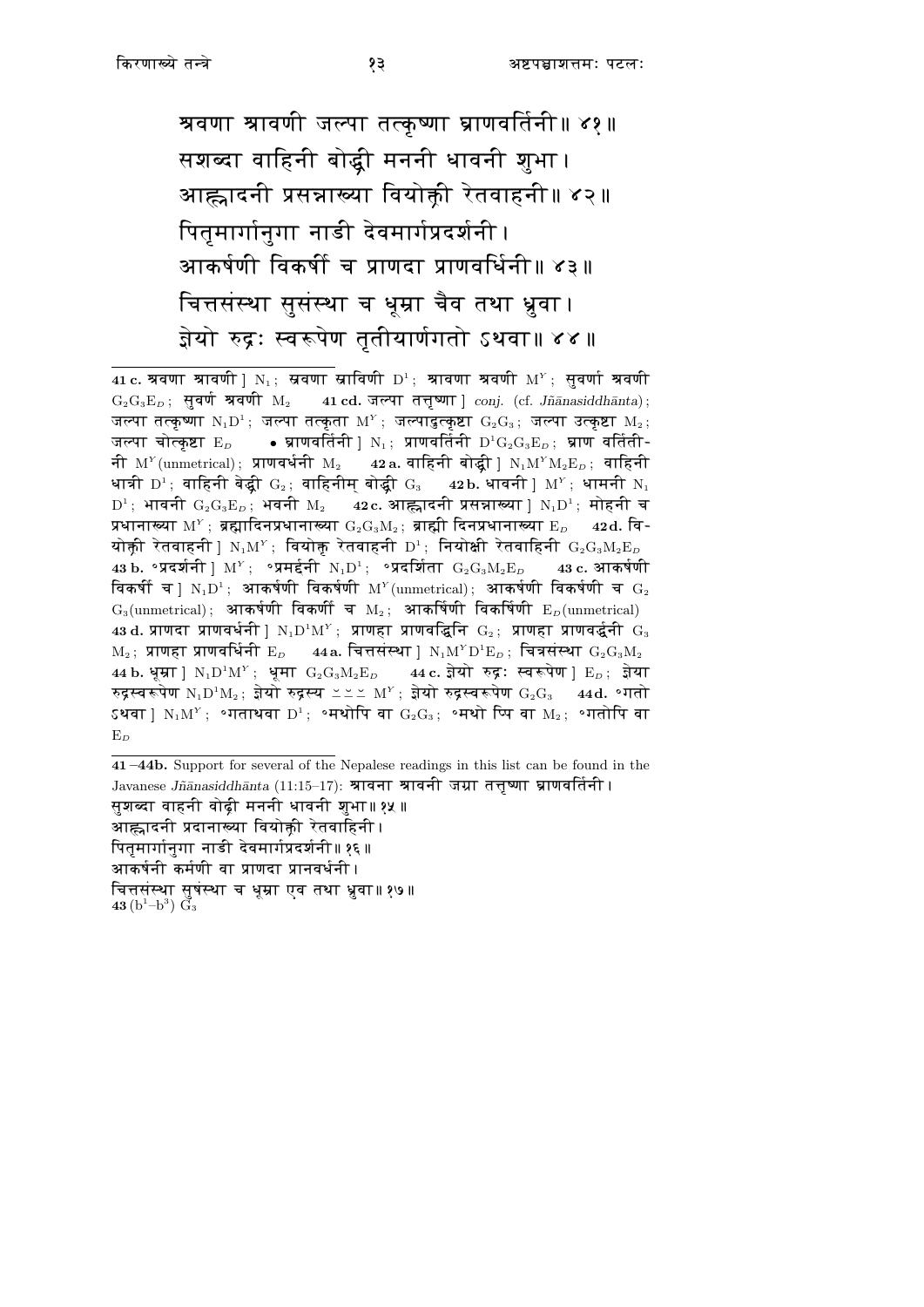तदभ्यासादनन्तेशपदं यावद्गतिर्भवेत् ।

[ललाटे]

उपरिष्टाद्यदा गच्छेल्ललाटस्थं तु चेश्वरम्॥ ४५ ॥ चतुर्नाडीसमोपेतं पद्मं तुर्यार्णगं मतम् । निवृत्तिश्च प्रतिष्ठा च विद्या शान्तिश्च नाडयः॥ ४६॥ ज्ञातव्यास्तु स्वरूपेण सूक्ष्माः शुद्धाञ्च बिन्दुवत् । सर्वकर्ता भवेद्योगी द्विरष्टार्धगुणान्वितः॥ ४७॥

[गुणाष्टकम्]

अणिमा लघिमा चैव महिमा प्राप्तिरिष्यते । प्राकाम्यं च तथेशित्वं वशित्वं यत्रकामिता॥ ४८॥ सहसैव यदा देह स्थूल त्यत्का यथेप्सया।

45 cd. ॰दादा गच्छेल्ललाटस्थं तु चेश्वरम् ]  $\mathrm{D}^1$ ; ॰द्यदा गच्छेल्ललाटस्थन्तु चेश्वरः  $\mathrm{N}_1$ ; ॰द्यथा गच्छेल्ललाटस्थं सुरेश्वरं  $M^Y$ ; ॰द्यथा वक्ष्ये ललाटस्थं सूरेश्वरम्  $G_2G_3M_2E_D$  46 a. चतुर्नाडी॰ |  $N_1D^1M_2$ ; चतुर्णाडी॰  $M^YG_2G_3E_D$  46 b. तुर्यार्णगं ]  $N_1D^1M^YG_2E_D$ ; तुर्यागमम्  $G_3$ ; तुर्याणगं  $M_2$  46c. निवृत्तिश्च |  $N_1D^1G_2G_3M_2E_D$ ; विरक्तिश्च  $M^Y$  47a. ज्ञातव्यास्तु |  $G_3M_2$  $E_D$ ; ज्ञातव्यस्व॰ N<sub>1</sub>M<sup>Y</sup>; ज्ञातव्यं स्व॰ D<sup>1</sup>; ज्ञातव्या  $\leq G_2$  47b. सृक्ष्माः शुद्धाश्च बिन्दुवत् ]  $E_D$ ; सूक्ष्मशुद्धोथ विन्दुवत् N<sub>1</sub>; सूक्ष्मं शुद्धोथ विन्दुवत् D<sup>1</sup>; सूक्ष्मशुद्धोथ बिंदुगः M'; सूक्ष्मशुद्धोथ बिन्दुमत G2; सूत्मशुद्धोथ बिन्दुमत G3; सूत्रशुद्धो थ बिन्दु-47 c. सर्वकर्ता |  $N_1D^1M^VE_D$ ; सर्वकर्त्तु $G_2G_3M_2$  47 d. ॰र्धगुणान्वितः | मत $M_2$  $N_1D^1G_2G_3^cE_D$ ; ---  $M^Y$ ; ॰र्द्धगुणान्हितः  $G_3^{ac}$ ; ॰द्विगुणाहितः  $M_2$  48b. प्राप्तिरिष्य-ते ]  $G_2G_3M_2E_D$ ; प्राप्तिरिति श्रुतिः  $N_1D^1$ (unmetrical) 48 c. प्राकाम्यं ]  $N_1D^1M^YG_3$  $E_D$ ; प्राकामाञ्  $G_2M_2$  48 d. वशित्वं यत्रकामिता |  $N_1M^YE_D$ ; वसित्वं यत्रकामता  $D^1$ ; शिवत्वं यत्रकामिताः  $G_2$ ; वशित्वञ्च त्रिकामिता  $G_3$ ; वशित्वं यत्रकामिताः  $M_2$ 49 a. सहसैव यदा देहं ]  $N_1D^1E_D$ ; स ह स व य दा द य  $M^Y$  (tops missing); सह-नैव यदा देहन  $\mathrm{G}_2\mathrm{G}_3\,;\,$  सहनैव यदा देह॰  $\mathrm{M}_2$ 49 b. स्थूलं |  $\mathrm{N}_1\mathrm{D}^1\,;\;$  स्था ल्य $\mathrm{M}^Y$ (tops missing); मूलं  $G_2G_3M_2E_D$  • यथेप्सया |  $N_1D^1$ ;  $\sqcup$   $M^Y$ ; यथेच्छयम्  $G_2$ ; यथेच्छया  $G_3M_2E_D$ 

 $47(d^3-d^8)$  M<sup>Y</sup>

48  $(a^1-c^1)$   $M^Y$ ;  $(a^3-a^4)$   $G_2$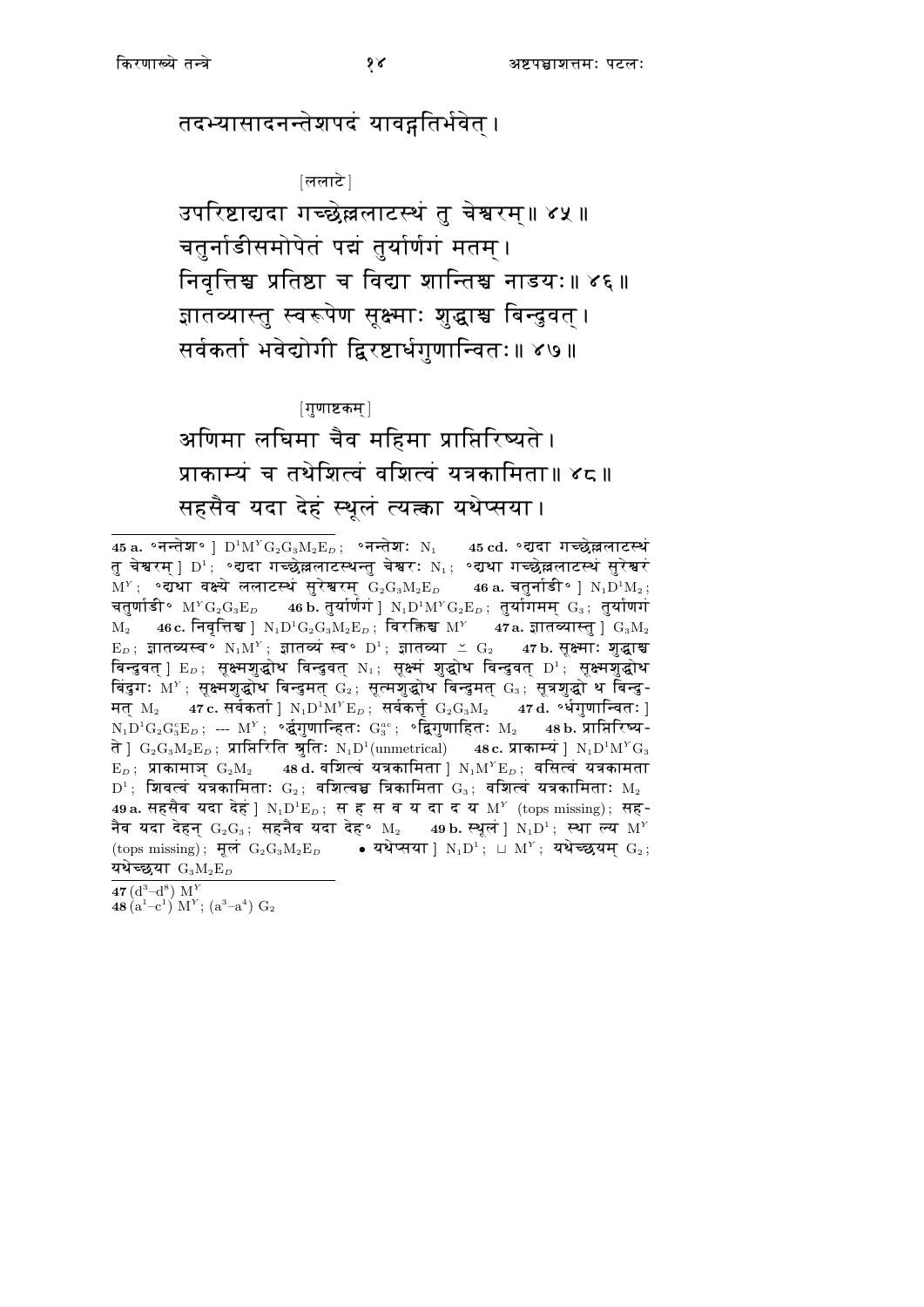अणुमात्रशरीरत्वं याति तेनोच्यते ऽणिमा॥ ४९॥ पूर्वमासीद्गरुत्वं यत्तत्त्यत्का सहसैव तु । तूलवल्लघुदेहस्थः स्वेच्छया लघिमा तदा॥ ५०॥ यत्रैव स्वेच्छया गच्छेत्तत्र तत्स्थानवासिभिः। सर्वत्र पूज्यते यस्मान्महिमा तेन कीर्त्यते॥ ५१॥ अकस्मादभिलाषो वा यदा वस्तुगतो भवेत् । निखिलद्रव्यसम्प्राप्तौ प्राप्तिर्नामात्र सर्वतः॥ ५२॥ आत्मनैव कृतं रूपं प्रपश्यामि यदात्मनि । यथेच्छानुमतं कृत्यं प्राकाम्यं तदुदाहृतम्॥ ५३॥

49 c. अणुमात्रशरीरत्वं D<sup>1</sup>; अनुमात्रशरीरत्वं N<sub>1</sub>; अ णु मा त्र श री र स न् M<sup>Y</sup>  $(\text{tops missing})$ ; अणुमाप्रशरीरस्थं  $\mathrm{G}_2\mathrm{M}_2$ ; अणिमा प्रशरीरस्थं  $\mathrm{G}_3$ ; अणिमात्रं शरीरस्थं 49d. याति तेनोच्यते ऽणिमा |  $\mathrm{E}_D$ : यान्ति येन यदाणिमाम  $\mathrm{N}_1\mathrm{D}^{\mathrm{1ac}}$ : यान्ति येन  $E_D$ यदाणिमा  $D^{1c}$ ; या ति त ना च्य त णि मा  $M^Y$  (tops missing); ॰स्यादि तोनोच्यते 50 a. ॰सीङ्गरु॰ ]  $D^1G_2G_3M_2E_D$ ; ॰सीगुरु॰  $N_1$ ; सा ङ्ग रु  $M^Y$ णिमा $_{\rm G_2G_3M_2}$ (tops missing) 50 ab. यत्तत्त्यक्ता |  $N_1M_2E_D$ ; यत्तत्त्यक्ता  $D^1$ ; य त त्य क्ता  $M^Y$ (tops missing); यत्यक्ता  $G_2$ (unmetrical); यत्तत्यक्ता  $G_3$  50 c. तूलवल्लघुदेहस्थ: ] N<sub>1</sub>; कुलवल्लघुदेहस्थ: D<sup>1</sup>; तूल व ल्ल घुद = स्थ M<sup>Y</sup> (tops missing); स्थूलवल्ल-घुदेहस्थं  $\mathrm{G}_{2}\mathrm{M}_{2}\mathrm{E}_{D}$ ; स्थूल्लघुदेहस्थम्  $\mathrm{G}_{3}(\mathrm{unmetrical})$  50d. स्वेच्छया लघिमा तदा ]  $N_1D^1$ ; स्व च्छ या ल घि मा त था  $M^Y$  (tops missing); सेच्छया लघिमा तदा  $G_2G_3$ ; स्वेच्छया लवमामदं  $M_2$ : स्वेच्छया लघिमा मता  $E_D$  51 ab. गच्छेत्तत्र तत्स्थान॰ ।  $N_1D^1$ ; गच्छ त त्र स्था ना  $M^Y$  (tops missing); गच्छेतत्तस्थाननि°  $G_2$ ; गच्छेत्त-त्तत्स्थाननि॰  $\mathrm{G}_3\mathrm{E}_D$ ; गच्छेत्तत्तत्स्थानानि  $\mathrm{M}_2$  51d. तेन कीर्त्यते ]  $\mathrm{N}_1\mathrm{D}^1\mathrm{M}^Y$ ; चेति कीर्त्यते  $\rm G_2G_3M_2$ ; चेति कीर्तिता  $\rm E_{\it D}$  52a. अकस्मादभिलाषो |  $\rm D^1M^YG_3M_2E_{\it D}$ ; अकस्मादभिलासो  $N_1$ ; अकसादभिलाषो  $G_2$  52b. यदा वस्तु॰ |  $N_1D^1$ ; यद्वा वस्तु॰  $M^Y$ ; यद्वद्वस्तु॰  $G_2G_3M_2E_D$  52 c. निखिलद्रव्यसम्प्राप्तौ |  $D^1$ ; निखिलं द्रव्यसम्प्राप्तौ  $N_1$ ; निखिलरव्यसंप्राप्तौ  $M^Y$ ; निबलन्द्रव्यसम्प्राप्तो  $G_2$ ; निश्चलद्रव्यसम्प्राक्तो  $G_3$ ; निश्चलं द्रव्यसंपृक्तो  $\mathrm{M}_2\!$ ; निश्चलद्रव्यसंपृक्तो  $\mathrm{E}_D$  52 $\,\mathbf{d}_\cdot\,$ ;प्राप्तिर्नामात्र सर्वतः |  $\mathit{conj.}\,$ ; प्राप्तिणो मात्रसर्वृतः N<sub>1</sub>; प्राप्तिशोभा तु सर्वतः D<sup>1</sup>; प्राप्तिनामात्र सर्वतः M<sup>Y</sup>; प्राप्तिर्न्नामात्र संस-दा  $\mathrm{G}_2$ ; प्राप्तिर्त्रामात्र संसदः  $\mathrm{G}_3$ ; प्राप्तिर्नामात्र संवदा  $\mathrm{M}_2$ ; प्राप्तिर्नामात्र सम्मता  $\mathrm{E}_D$ 53 b. प्रपश्याअमि ]  $N_1D^1$ ; प्रविश्यति  $M^Y$ ; प्रप $\simeq$  ति  $G_2$ ; प्रपश्यन्ति  $G_3$ ; प्रपश्यति 53c. यथेच्छानुमतं कृत्यं |  $N_1D^1$ ; यथेच्छानुमतः कृत्यं M'; यथेच्छं तु मनः  $M_2E_D$ कृत्वा  $\mathrm{G}_2\mathrm{G}_3\mathrm{E}_D$ ; यत्थेच्छं त्वदनः कृत्वा  $\mathrm{M}_2$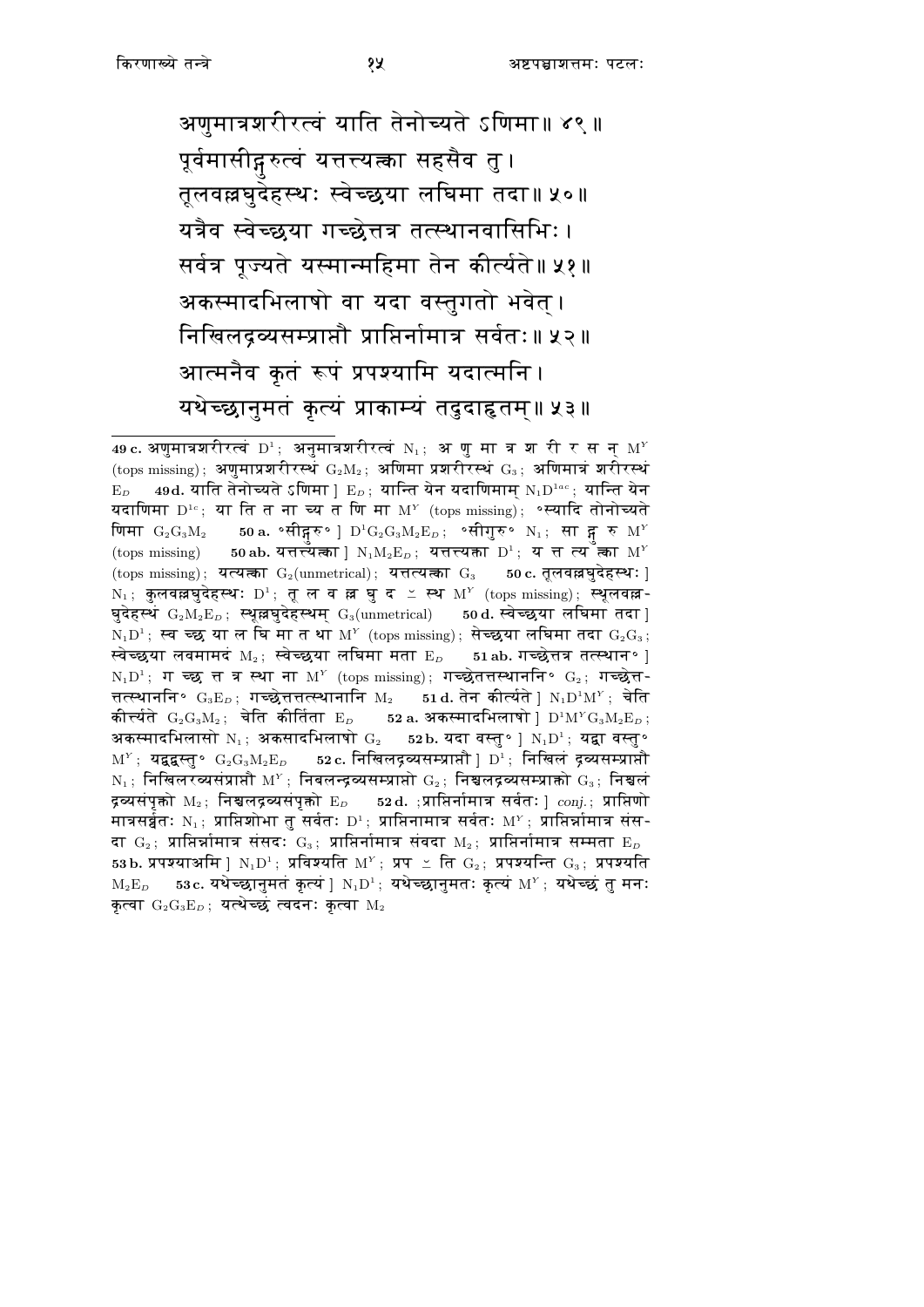ब्रह्मविष्ण्वन्द्रसूर्यादिभवनं यदि याति सः। तत्रेशित्वं प्रभुत्वं च ईशित्वमिह तन्मतम्॥ ५४॥ तत्रैव यद्वशित्वं स्याद्वशित्वं प्रणयाद्वरम् । हठेन यद्वसित्वं स्याद्यत्रकामावसायिता॥ ५५ ॥ एते गुणाः प्रवर्तन्ते तस्येशाभ्यासतो ध्रुवम् ।

[सदाशिवः / नादः]

बिन्दोरूर्थ्वं भवेन्नादः सूक्ष्मो दीर्घो ऽब्जतन्तुवत्॥ ५६॥ घण्टानाद इवाभ्यस्यः सदाशिवपदेप्सभिः। ऊर्ध्वमात्रान्तगो वाथ स्वरूपेण कलात्मकः॥ ५७॥ चतुर्नाडीसमोपेतः सो ऽपि पद्मान्तसंस्थितः।

<sup>54</sup> a. ब्रह्मविष्ण्वन्द्र॰ |  $M^{Y}M_{2}E_{D}$ ; ब्रह्मा विष्ण्वेन्द्र॰  $N_{1}$ ; ब्रह्मविष्ण्वेन्द्र॰  $D^{1}$ ; बिह्मवि-ष्ण्वन्द्र॰  $G_2$ ; ब्रह्मविष्णुवेद्र॰  $G_3$ (unmetrical) 54b. यदि याति सः ]  $N_1D^1$ ; यदि  $\cong$   $\cong$  स $:$   $\mathrm{M}^Y$ ; मायया सह  $\mathrm{G}_2\mathrm{G}_3\mathrm{M}_2\mathrm{E}_D$  $\,$  54 ${\bf c}.$  तत्रेशित्वं |  ${\rm D}^{1}{\rm M}^Y{\rm E}_D\, ;\,$  तत्रेशित्व $\, \circ \,$   ${\rm N}_1\, ;\,$ तत्रशित्वं  $\mathrm{G}_2\mathrm{G}_3\mathrm{M}_2$  54cd. च ईशित्वमिह तन्मतम् |  $\mathrm{D}^1\mathrm{M}^{\mathrm{Y}}$ ; च ईशित्वमिह तम्मतम्  $\rm N_1$ ; यदीशित्वमिह तन्मतम्  $\rm G_2G_3M_2$ ; यदीशित्वमिह तत्स्मृतम  $\rm E_{\rm \scriptscriptstyle D}$ 55 a. तत्रैव |  $N_1D^1M^Y$ ; कन्नेवा  $G_2$ ; कुन्नोवा  $G_3$ ; अन्ने वा  $M_2$ ; कुतो वा  $E_D$ 55 b. प्रणयाद्व-रम् ]  $G_2M_2E_D$ ; प्रणयात्वरम्  $N_1$ ; प्रणयात्त्वरम्  $D^1$ ; प्रणयात्परं  $M^Y$ ; प्रणथद्वरम्  $G_3$ 55 बश $\pi$  च । यद्वसित्वं |  $\mathrm{N}_1\mathrm{D}^1\,;\,\,\,$ यद्वशित्वं  $\mathrm{M}^Y\mathrm{G}_2\mathrm{G}_3\mathrm{M}_2\mathrm{E}_D$ 55 d. यत्रकामावसायिता |  $N_1D^1M^Y$ ; यत्र कामवशाधिगा  $G_2$ ; यत्राकामव  $\leq$  धिगा  $G_3$ ; सूत्रगामवशाधिका  $M_2$ ; यस्य कामवशाधिगाः  $E_D$  56a. गुणाः |  $N_1D^1M^YG_2G_3E_D$ ; गुणां  $M_2$  56b. तस्ये-शाभ्यासतो ]  $M^Y G_2 G_3 M_2$ ; तस्यैषाभ्यासतो  $N_1 D^1$ ; तस्येशाभ्यां सतो  $E_D$  56cd. भ-वेन्नादः सूक्ष्मो दीर्घो ऽब्ज॰ ]  $\text{M}^{\text{y}}\text{E}_D$ ; भवेन्नादं सूक्ष्मदीर्घाब्ज॰  $\text{N}_1\text{D}^1$ ; भवेन्नादसूक्ष्मो दीर्घोब्ज॰  $\rm{G}_2\rm{G}_3\rm{M}_2$  57a. घण्टानाद इवाभ्यस्यः ]  $\rm{M}^{\rm{y}}$ ; घण्टानादैरिवाभ्यस्य  $\rm{N}_1\rm{D}^1$ ; मेघनाद इवाभावत्  $\mathrm{G}_2$ ; मेघनाद इवाभावात्  $\mathrm{G}_3\mathrm{E}_D$ ; मेघनाद इवाभात्  $\mathrm{M}_2(\mathrm{unmetrical})$ 57 b.  $\circ$ शिवपदेप्सुभिः | M';  $\circ$ शिवपदेप्सिभिः N<sub>1</sub>D<sup>1</sup>;  $\circ$ शिवभवेषुभिः G<sub>2</sub>G<sub>3</sub>M<sub>2</sub>E<sub>D</sub> 57 c. ऊर्ध्वमात्रान्तगो वाथ |  $N_1D^1$ ; ऊर्ध्वमात्रात्मको वाथ  $M^Y$ ; ऊर्द्वनागान्तको नाथ  $G_2G_3M_2$ ; ऊर्ध्वनागान्तकेनाथ  $E_D$  58a. चतुर्नाडी॰ |  $N_1D^1M_2$ ; चतुर्णाडी॰  $M^YG_2$  $G_3E_D$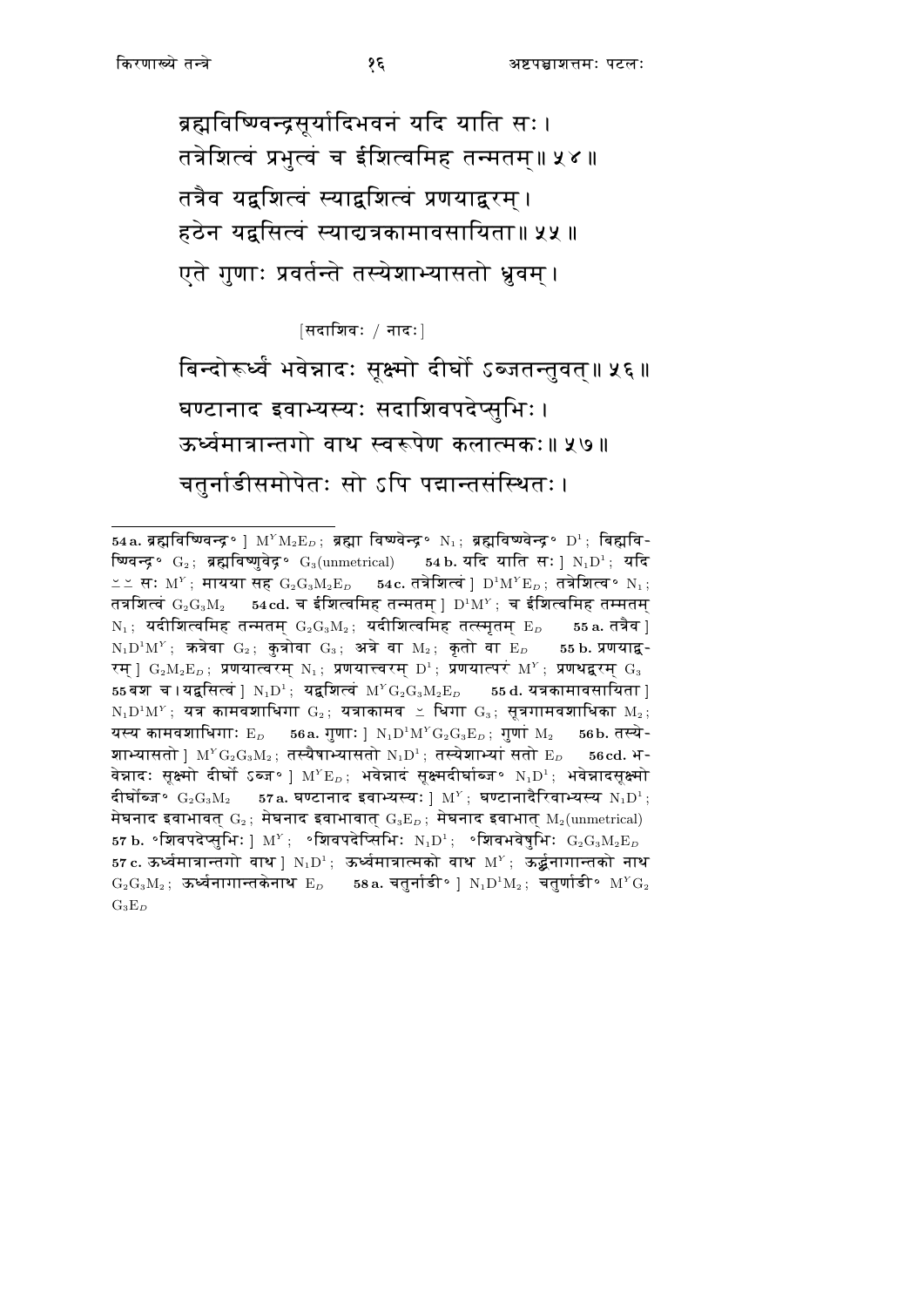इन्धिका दीपिका चैव रोधिका मोचिका तथा॥ ५८॥

[कुण्डलिनी]

तस्यापि परतः शक्तिर्ज्ञेया कुण्डलिनीति च । शब्दान्ते ऽनुभवस्तस्याः सूक्ष्मरूपाथ रूपिणी॥ ५९॥ चतुर्नाडीसमोपेता सापि ज्ञेयाब्जमध्यगा । सूक्ष्मा चैव सुसूक्ष्मा च तथा चैवामृता मृता॥६०॥ सर्वज्ञः सर्वकर्ता च तदभ्यासाइवत्यसौ ।

[परा शक्तिः]

तस्यापि परतः शक्तिश्चतुर्णाडीयुता परा॥ ६१॥ पद्ममध्ये स्थिता सापि सूक्ष्मात्यर्थनिरञ्जना। व्यापिनी व्योमरूपा च अनन्तानाश्रिता परा॥६२॥

<sup>58</sup> c. इन्धिका दीपिका ]  $N_1M^YG_2G_3E_D$ ; इद्धिका दीपिका  $D^1$ ; इन्धिका दीर्घिका  $M_2$ 58 d. रोधिका | N<sub>1</sub>D<sup>1</sup>M<sup>Y</sup>; रोचिका G<sub>2</sub>G<sub>3</sub>E<sub>D</sub>; रेचिका M<sub>2</sub> ● तथा | N<sub>1</sub>D<sup>1</sup>E<sub>D</sub>;  $\bullet$ श्व ताः  $\mathrm{G}_2\mathrm{M}^Y$ ; च ता  $\mathrm{G}_3$ ;  $\bullet$ श्व ता  $\mathrm{M}_2$  59 $\mathrm{c.}$   $\bullet$ नुभवस्तस्याः ]  $\mathrm{M}^Y$ ; ह्यनुभवस्तस्या  $N_1D^1$ (unmetrical); तु भवेत्तस्याः  $G_2G_3M_2E_D$  59d. सूक्ष्मरूपाथ |  $N_1D^1$ ; सूक्ष्मरू-पाति॰  $M^Y$ ; सूक्ष्मरूपानु॰  $G_2G_3M_2E_D$  60a. चतुर्नाडी॰ ]  $N_1D^1M^YM_2$ ; चतुर्णाडी॰  $G_2G_3E_D$  60b. सापि ज़ेयाब्जमध्यगा |  $N_1D^1$ ; सापि ज़ेयाब्जमध्यमा  $M^Y$ ; सा वि-ज्ञेया ऽपि मध्यमा  $\mathrm{G}_2^\circ \mathrm{E}_D$ ; (स्सोपि पत्मान्तसंस्थित---) सा विज्ञेयापि मद्यमा  $\mathrm{G}_2$ ; सा विज्ञेयापमद्धमा  $G_3$ ; सा विज्ञेया प मध्यमाः M<sub>2</sub> 60 c. सुसूक्ष्मा |  $N_1D^1M^YG_2E_D$ ; स्थसक्ष्मा  $\rm{G}_3M_2$  60d. चैवामता |  $\rm{N}_1D^1M^Y\rm{G}_2\rm{G}_3E_p$ ; चाइवात्रता  $\rm{M}_2$ 61 a. सर्व-ज्ञः |  $N_1D^1M^YE_D$ ; सर्वज्ञा  $G_2G_3M_2$  61 c. चतुर्नाडी॰ |  $N_1D^1G_2G_3M_2$ ; चतुर्णाडी॰  $M^{Y}E_{D}$  62 a. पद्ममध्ये स्थिता सापि |  $N_{1}G_{2}G_{3}M_{2}E_{D}$ ; पद्ममध्यस्थिता चापि  $M^{Y}$ 62 b. सूक्ष्मात्यर्थ° | N<sub>1</sub>; सूक्ष्मा अथ D<sup>1</sup>; सूक्ष्मात्यर्थं M<sup>Y</sup>; सूक्ष्माभ्यस्त° G<sub>2</sub>G<sub>3</sub>M<sub>2</sub>; सक्ष्माभ्यन्त॰  $E_D$  62 cd. च अनन्तानाश्रिता परा |  $N_1D^1$ ; च अनंतानाथाप्यनाश्रि-ता  $M<sup>Y</sup>$ (unmetrical); न्तनाथानाशिता परा  $G_2$ (unmetrical); नान्तनाथनाशिवता परा  $\rm\,G_3(unmetrical)$ ; ॰णां न नाथानाशितोवरम्  $\rm\,M_2$ ; चानन्तानाथाप्यनाश्रिता  $\rm\,E_{\it D}$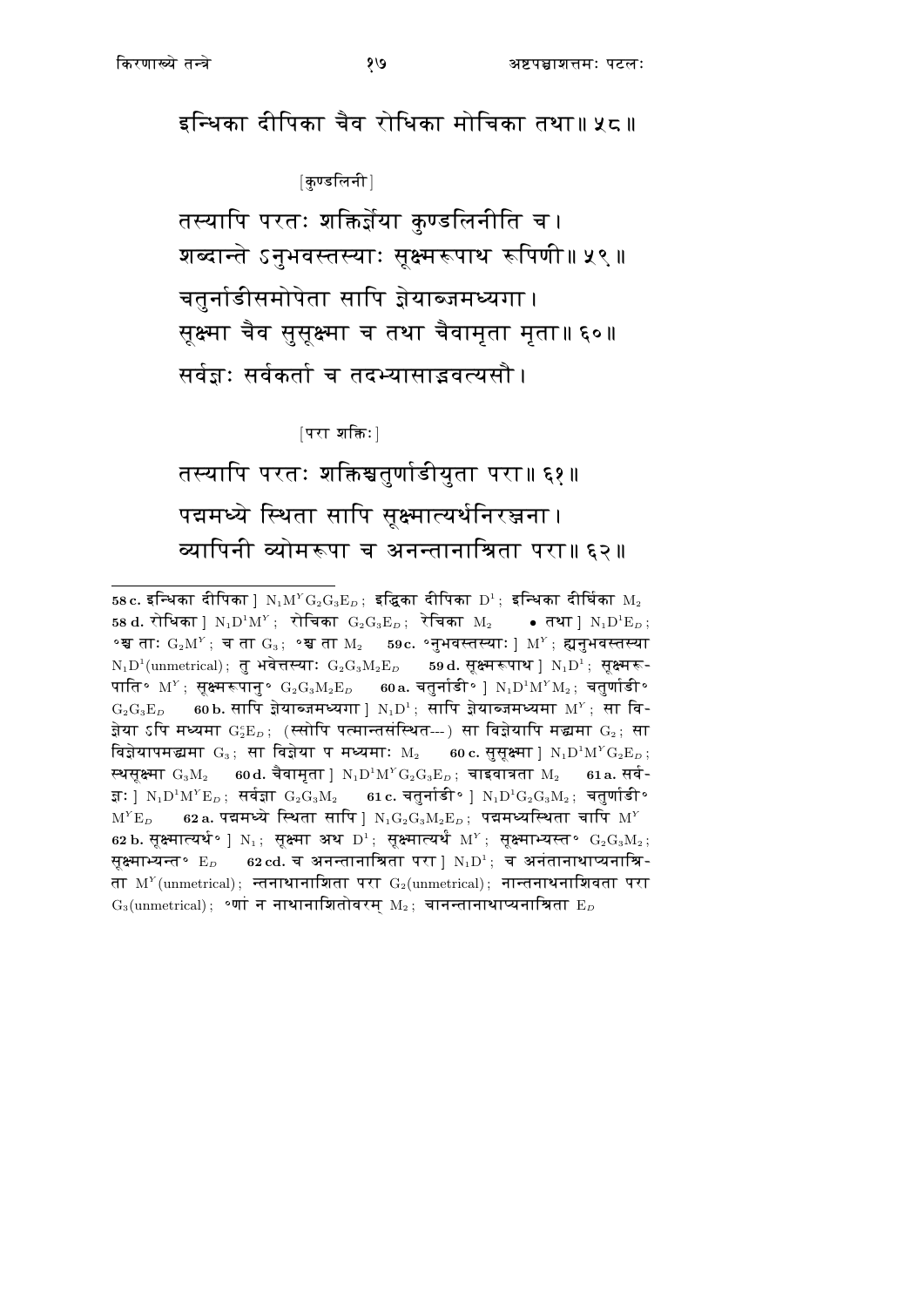दुर्लक्ष्या सा तदभ्यासाद्व्यापकस्तत्क्षणाड्मवेत ।

[निष्कलम्]

तस्यापि परतः स्थानं निष्कलं नित्यमव्ययम॥ ६३॥ ज्ञानरूपं च तच्छ्रद्धं व्यापकं निखिलाधिपम्। एवं क्रमाद्गतो योगी तत्स्थानान्न निवर्तते॥६४॥

 $[$ नाडी शिवात्मिका $]$ 

नाभिमेढ़ान्तरे कन्दस्तत्र नाडी शिवात्मिका । एकधावस्थिता हृत्स्था दशधा तत्र संस्थिता॥६५॥ तस्मात्स्थानाद्गता कण्ठं स्थिता तत्र द्विरष्टभिः । तालुस्थानगता पश्चात्तत्रस्था षोडशाष्टभिः॥ ६६॥ पुनस्त्रिधा विभिन्ना सा नासावंशगता यदा। पितृमार्गेण दैवेन रौद्रेण च विशेषतः॥ ६७॥

<sup>63</sup>a. दुर्ल्लक्ष्य सा तदभ्यासाद् ]  $N_1D^1M^Y$ ; दुर्लभ्या च तदभ्यासाद्  $G_2G_3E_D$ ; दुर्लभ्या च सदाद्यद्वा  $M_2$  63 b.  $\circ$ णाइवेत् ]  $D^1M^VE_D$ ;  $\circ$ णा भवेत्  $N_1G_2G_3$ ;  $\circ$ णं भवेत्  $M_2$ 64a. तच्छुद्धं |  $N_1M^Y$ ; तच्छुद्धं D<sup>1</sup>; बोद्धव्य  $\sqcup$  G<sub>2</sub>; बोद्धव्य G<sub>3</sub>M<sub>2</sub>E<sub>D</sub> 64b. व्यापक निखिलाधिपम् ]  $D^1$ ; व्यापकन्तंन्निखिलाधिपम्  $N_1(\text{unmetrical})$ ; व्यापकं निखिलाधिकं  $\mathrm{M}^{\mathrm{y}}$  ;  $\sqcup$  निबलानिवत्  $\mathrm{G}_2$ ; निश्चला  $\sqcup$  निवत्  $\mathrm{G}_3$ ; निश्चलं  $\sqcup$  रिवत्  $\mathrm{M}_2$ ; निश्चलानिलस-न्निभम्  $\rm E_{\it D}$  64 $\rm \bm{c}$ . कमाङ्गतो ]  $\rm M^{\it Y}G_{2}G_{3}M_{2}E_{\it D}$ ; कमागतो  $\rm N_{1}D^{1}$  65 $\rm \bm{a}$ . नाभिमेढूांतरे कन्दस् ]  $\mathrm{M}^{\text{y}}$ ; नाभिमेद्रान्तरे कन्दः  $\mathrm{N}_1$ ; नाभिमेद्रोत्तरे कन्दे  $\mathrm{D}^1$ ; नाभिमेद्रात्ततो क्रुद्धात्  $G_2G_3$ ; नाभिमेढ़ात्ततो क़ुद्धा  $M_2$ ; नाभिमेढ़ात्ततः क़ुद्धात  $E_D$ 65 c. एकधावस्थि-ता हत्स्था ]  $D^1M^YG_2E_D$ ; एकधावस्थिता हस्था  $N_1G_3$ ; एकयावस्थिता हस्था  $M_2$ 66 a. स्थानाद्गता कण्ठं ]  $D^1$ ; स्थानाद्गतो कण्ठं N<sub>1</sub>; स्थानाद्गता गर्णे M<sup>Y</sup>; स्थाना-त्स्थिता कण्ठे  $\mathrm{G}_2$ स्थानात्स्थिता कर्णे  $\mathrm{G}_3\mathrm{M}_2\mathrm{E}_D$ 66 c. तालुस्थानगता पश्चात् ]  $\rm\,E_{\it D}$  ; नाडीभिस्तालुगस्यैव  $N_1D^1$ ; स्थालुस्थानगता पञ्चात्  $M^Y$ ; तालुस्थानगताः $(G: G_3M_2)$ पञ्चात  $G_2G_3M_2$  66 cd. तत्रस्था षोडशाष्टभिः | M<sup>Y</sup>; संस्थिता षोडशाष्टभिः N<sub>1</sub>D<sup>1</sup>; 67 a. पुनस्त्रिधा ]  $\rm N_1D^1M^YG_2G_3E_D\,;\,$  पुनस्त्रया तत्रस्था षोडशात्मभिः  $\rm{G}_2\rm{G}_3\rm{M}_2\rm{E}_D$ 67 b. नासावंश $\circ$ ] N<sub>1</sub>D<sup>1</sup>E<sub>D</sub>; नाशावंश $\circ$  M<sup>Y</sup>; वंश $\circ$  G<sub>2</sub>(eyeskip); सानाडा- $M_2$ वंश°  $\rm G_3(unmetrical)$ ; नाड्या विंश  $\rm M_2$  67c. दैवेन ]  $\rm N_1$ ; देवेन  $\rm D^1M^Y\rm G_2G_3M_2E_D$ 67d. रौद्रेण च |  $N_1D^1M^YG_3M_2E_D$ ; रौद्रेण  $G_2$ (unmetrical)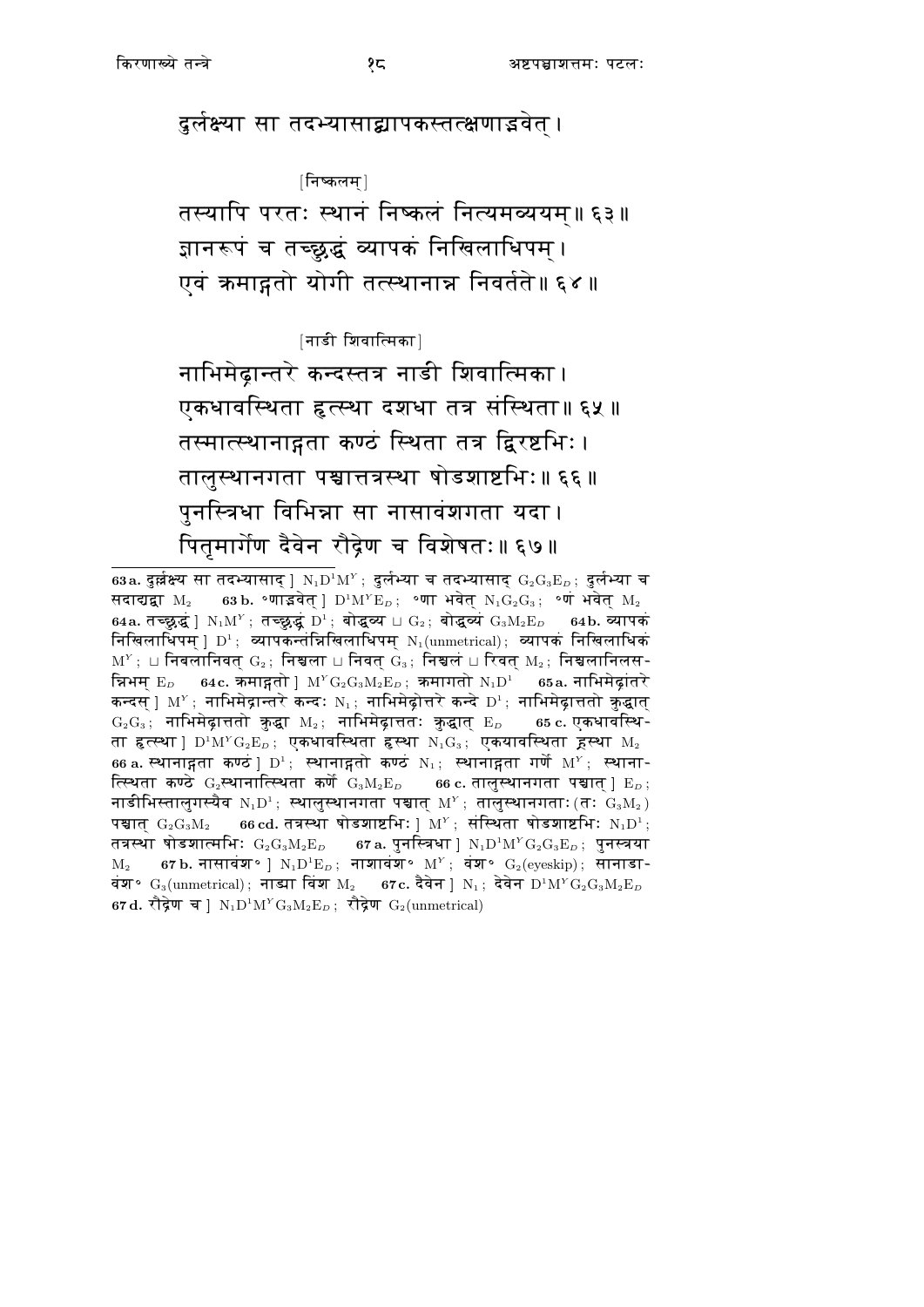सुषुम्ना नाम या नाडी मध्यमार्गव्यवस्थिता। पिङ्गलेडा क्रमाज्ज्ञेया वामदक्षिणगा खग॥ ६८॥ बिम्बवर्णगुणाधारं शक्तिदैवतसंयुतम् । नाडीत्रयमिदं ज्ञेयं त्रिकव्याप्तं यथार्थतः॥ ६९॥ त्रिष्कालविषयज्ञानमेतदभ्यासतो भवेत् । वामेनातीतविषयं दक्षिणे ऽनागतं भवेत्॥ ७०॥ वर्तमानं तू मध्येन मार्गेण क्रमयोगतः । निष्ठान्वितस्य षण्मासाज्ज्ञानमुत्पद्यते ध्रुवम॥ ७१॥ गतागतौ पटोस्तस्य योगिनो नात्र संशयः।

#### [खन्देहः शम्भुः]

### अथवा भावयेच्छम्भुं खन्देहन्तु कलात्मकम्॥ ७२॥

68 a. सुषुम्ना ]  $D^1M^YG_2G_3M_2E_D$ ; सुशुम्ना N<sub>1</sub> 68 b. °मार्ग ° ] N<sub>1</sub> $D^1M^YG_3M_2E_D$ ; 68 c. पिङ्गलेडा कमाज्ज़ेया ]  $conj.;$  पिङ्गलेडा कमा ज़ेया  $N_1;$  पिंगळेडे ॰मार्गा $\rm\ G_{2}$ कमात् ज़ेये  $M^Y D^{1c}$ ; पिंगलेडो कमाज्ज़ेये  $D^{1ac}$ ; पिङ्गळा या कमाज्ज़ेया  $G_2 G_3 M_2$ 68 d. वामदक्षिणगा ]  $N_1$ ; वामदक्षिणगे  $D^1$ ; वामदक्षिणके  $M^Y$ ; दक्षिणे वामगे  $\mathbf{E}_D$  $G_2G_3$ ; दक्षिणे वामके  $M_2E_D$  69 a. बिम्बवर्णगुणाधारं ]  $conj.$ ; विम्ववर्ण्णगुणाधारः  $N_1$ ; विम्ववर्णगुणाधार  $D^1$ ; बिंदुवर्णगुणाधारा  $M^Y$ ; बिम्बवंशगुणाधारं  $G_2G_3$ ; बिम्बवंग-गुणाधारं  $M_2$ ; बिम्बवच्च गुणाधारं  $E_D$  69b. ॰दैव॰ ]  $D^1M^YE_D$ ; ॰देव॰  $N_1G_2G_3M_2$ 69 d. त्रिकव्याप्तं यथा॰ ]  $E_D$ ; तृकव्याप्त्या यथा॰  $N_1D^1$ ; त्रिकव्याप्या यथा॰  $M^Y$ ; त्रिकव्याप्ता यदा॰  $\mathrm{G}_2$ ; त्रिकव्याप्ता यथा॰  $\mathrm{G}_3$ ; त्रिगव्याप्ता यथा॰  $\mathrm{M}_2$  70a. त्रिस्का-लविषय॰ ]  $N_1$ ; त्रिकालविषयं  $D^1M^Y$ ; त्रिकालविषम॰  $G_2G_3M_2$ ; त्रिकालविषय॰  $E_D$ 70 b. ॰तदभ्यासतो ]  ${\rm D}^1{\rm M}^Y{\rm G}_2{\rm G}_3{\rm M}_2{\rm E}_D\,;\;$  ॰तदाभ्यासतो  $\,{\rm N}_1\,$ 70 c. वामेनातीतविष-यं |  $\rm G_2G_3E_D$ ; वामेनाडीतविषयं  $\rm N_1$ ; वामेनाडीतद्विषयं  $\rm D^1$ ; वामेनानीतविषयं  $\rm M^Y$ ; वामेनातीतविषय॰  $\rm M_2$  71 с. निष्ठान्वितस्य षण्मासाज्  $\rm \mid D^1;$  निष्ठान्वितस्य षङ्मासा  $N_1M<sup>Y</sup>$ ; निष्ठाद्यदस्य षण्मासा  $G_2$ ; निष्ठाद्यदस्य षण्मासात्  $G_3$ ; निष्ठाद्यदस्य षाण्मासा  $M_2$ ; निष्ठाद्यं तस्य षण्मासाज् E<sub>D</sub> 71d. ज्ञानमुत्पद्यते ]  $N_1D^1M^YE_D$ ; ज्ञानमुत्पाद्यते  $G_2G_3$ ; द्यनमुत्पाद्य तं  $M_2$  72a. ॰गतौ पटोस्तस्य |  $E_D$ ; ॰गतौ लयस्थः स्याद्  $N_1D^1$ ; ०गतौ जयस्तस्य  $\mathrm{M}^{\mathrm{y}}$ ; ०गतो लटास्तस्य  $\mathrm{G}_2\mathrm{G}_3$ ; ०गतो लडक्तस्य  $\mathrm{M}_2$  72 $\mathrm{c}$ . ०येच्छ-म्मुं ]  $\mathrm{M}^Y\mathrm{G}_2\mathrm{G}_3\mathrm{M}_2\mathrm{E}_D$ ; ॰येच्छम्मु:  $\mathrm{N}_1$ ; ॰येच्छस्तं  $\mathrm{D}^1$  72 $\mathrm{cd}$ . सन्देहन्तु कलात्मकम् ] N<sub>1</sub>; खण्डहेतुकलात्मकम् D<sup>1</sup>; खे देहासुकलात्मकं M<sup>Y</sup>; स्वदेहाणुतरात्मकम्  $G_2G_3E_D$ ; स्वदेहानुतरात्मकम्  $\rm M_{2}$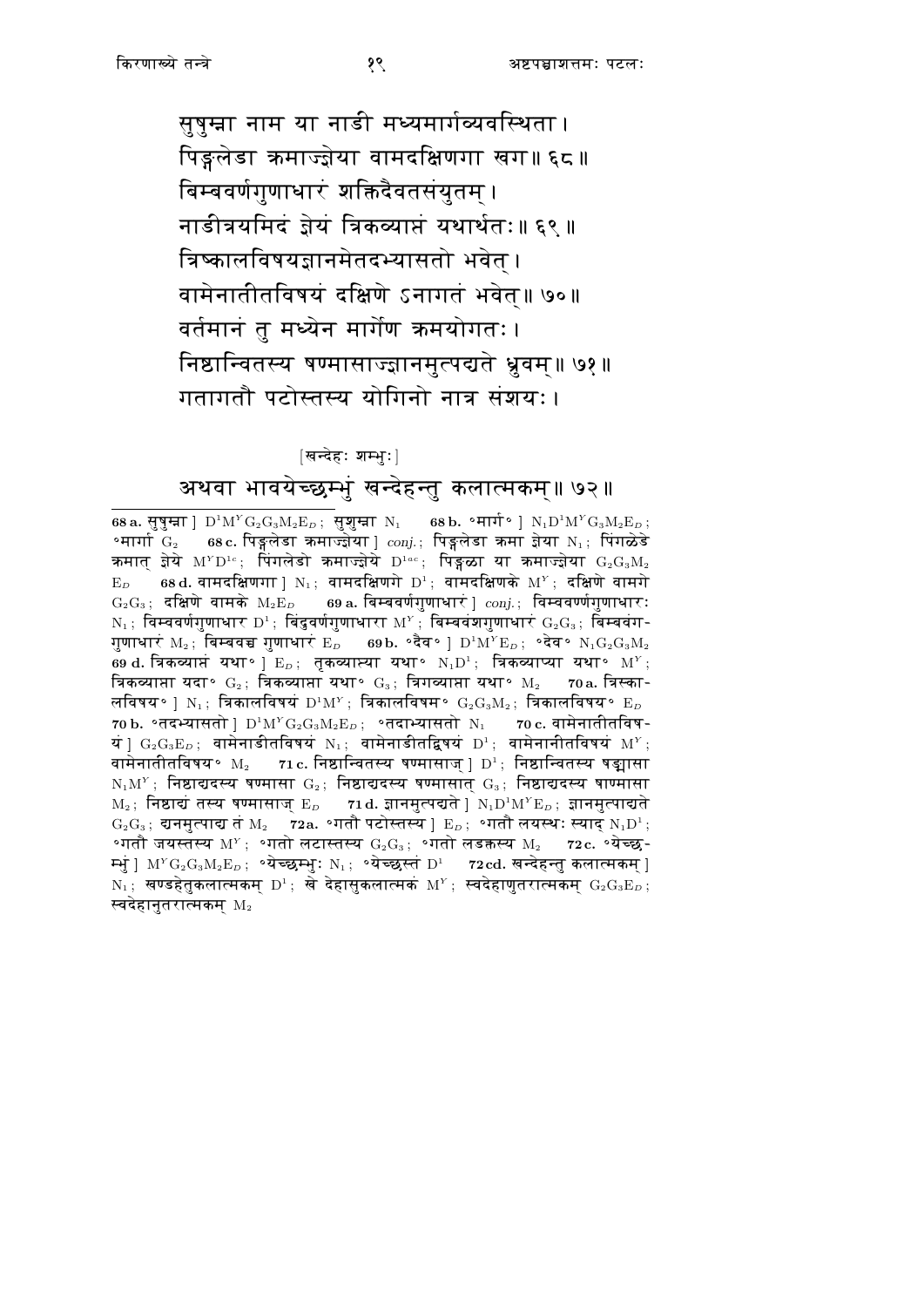खमाकाशं परं शान्तं नासाग्रा<mark>द्विदशाङ्ग</mark>लम् । संस्थितं चारमार्गेण व्यास्या भाव्यं यथार्थतः॥ ७३॥ शिरःपाण्यादिसंयुक्तः शुद्धदेहः स हृद्गतः। अणुमात्रः शिवः सूक्ष्मः शब्दब्रह्म तदेव तु॥ ७४॥ कलापि हृद्गता शक्तिर्दीपवर्तिरिवोज्ज्वला । यदिच्छानिहितं ध्यानं प्राप्तिरुक्ता तदात्मिका॥ ७५ ॥ योगी ब्रह्मादिक कालं यावदास्ते यथेप्सया। याति वा स्वेच्छया योगी कृत्वोत्क्रान्तिं यथोदिताम्॥ ७६॥

73 a. खमाकाशं ]  $N_1D^1$ ; समाकाशं  $M^Y$ ; स्वमताच $G_2E_D$ ; स्वमाता च  $G_3$ ; स्वमता 73b. नासाग्राद्विदशाङ्गलम् ]  $conj.$ ; नासाग्राद्विदशाङ्गलम्  $N_1D^1$ ; नासाग्राद्वा-च  $M_2$ दशांगुले  $\mathrm{M}^Y$ ; नासाग्रद्वादशांगुले  $\mathrm{G}_2\mathrm{M}_2$ ; नासाग्रन्द्वादशांगुले  $\mathrm{G}_3$ ; नासाग्राद्वादशाङ्गले 73 c. चार॰ ]  $N_1D^1$ ; चारु॰  $M^Y$ ; शार॰  $G_2G_3E_D$ ; शर॰  $M_2$  73 d. व्या- $E_D$ त्या भाव्यं यथा॰ ]  $M^Y$ ; व्यास्या भाव्य यथा॰ N<sub>1</sub>; व्याप्यो नाप्य यथा॰ D<sup>1</sup>; व्याप्ता भाव्यं यदा॰  $G_2G_3$ ; व्याप्ता भाव्यं यथा॰  $M_2E_D$  74ab. ॰युक्तः शुद्धदेहः स हृद्गतः |  $conj.$ ;  $^{o}$ युक्तं शुद्धदेह: स हृद्गत: N<sub>1</sub>D<sup>1</sup>;  $^{o}$ युक्त: शुद्धदेहस्तु हृद्गत: M<sup>Y</sup>;  $^{o}$ युक्तामूर्द्धस्व-हृत्गतम्  $G_2$ (unmetrical);  $\circ$ युक्तामूर्द्धदेवस्वहृत्गतम्  $G_3$ ;  $\circ$ युक्तादूर्ध्वदेवसहृद्गतम्  $M_2$ ; ०युक्तमूर्ध्वदेवं स्वहृद्गतम्  $\mathrm{E}_D$  74 $\mathrm{c.}$  अणुमात्रः ]  $\mathrm{D}^1\mathrm{M}^Y\mathrm{E}_D$ ; अनुमात्र॰  $\mathrm{N}_1$ ; अणुमादि॰  $G_2M_2$ ; अणिमादि  $G_3$  • सृक्ष्म:  $N_1D^1M^YG_2E_D$ ; सृक्ष्म  $G_3M_3^c$ ; सृक्ष्मा  $M_2^{ac}$ 74 d. तदेव तु |  $N_1D^1M^Y$ ; भवेदिति  $G_2G_3M_2E_D$  75 ab. शक्तिर्दीपवर्तिरिवोज्ज्व-ला ]  $N_1D^1M^YG_2M_2$ ; ददीपतिरिवोज्वला  $G_3$ (unmetrical); तद्वद्दीपशक्तिरिवोज्ज्वला 75cd. यदिच्छानिहितं ध्यानं प्राप्तिरुक्ता तदात्मिका ]  $N_1D^1$ ; यथेच्छाभिमताध्या- $E_D$ नात् प्राप्तिरुक्ता तदात्मिका  $M^Y$ ; यदीशा $($ यदिशा  $\mathrm{G}_2\mathrm{M}_2)$ भिमतध्यानात्प्रागुक्ता भक्तिका भवेत्  $\rm{G}_{2}\rm{M}_{2}\rm{E}_{\it{D}}$ ; यदीशाभिमतद्धानात् प्रागुक्तभिक्तिका भवेत्  $\rm{G}_{3}$  76a. योगी ब्रह्मादिकं कालं ]  $N_1D^1M^Y$ ; योनौ मयादिक कालं  $G_2$ ; योनो मयादिक कालं  $G_3$ ; योनो मयाधिक कालं  $M_2$ ; योनौ मायादिकं कालं  $E_D$  76b. यावदास्ते यथेप्सया |  $N_1D^1$ ; यावदास्ते यथेच्छया  $\mathrm{M}^Y\mathrm{G}_{3}\mathrm{M}_{2}\mathrm{E}_{D}$ ; यावदास्थे यथेच्छया  $\mathrm{G}_2$ 76d. कृत्वोत्कान्तिं यथोदिताम् |  $M^YG_2$ ; कृत्वोत्कान्तियथोदिता N<sub>1</sub>; कृत्वोत्कान्तिं यथोदितम् D<sup>1</sup>; कृत्वोत्कान्तिर्यथो-दिता  $\mathrm{G}_{3}\mathrm{E}_{D}$ ; कृत्वोत्कादि  $\sqcup$  थोदिता  $\mathrm{M}_2$